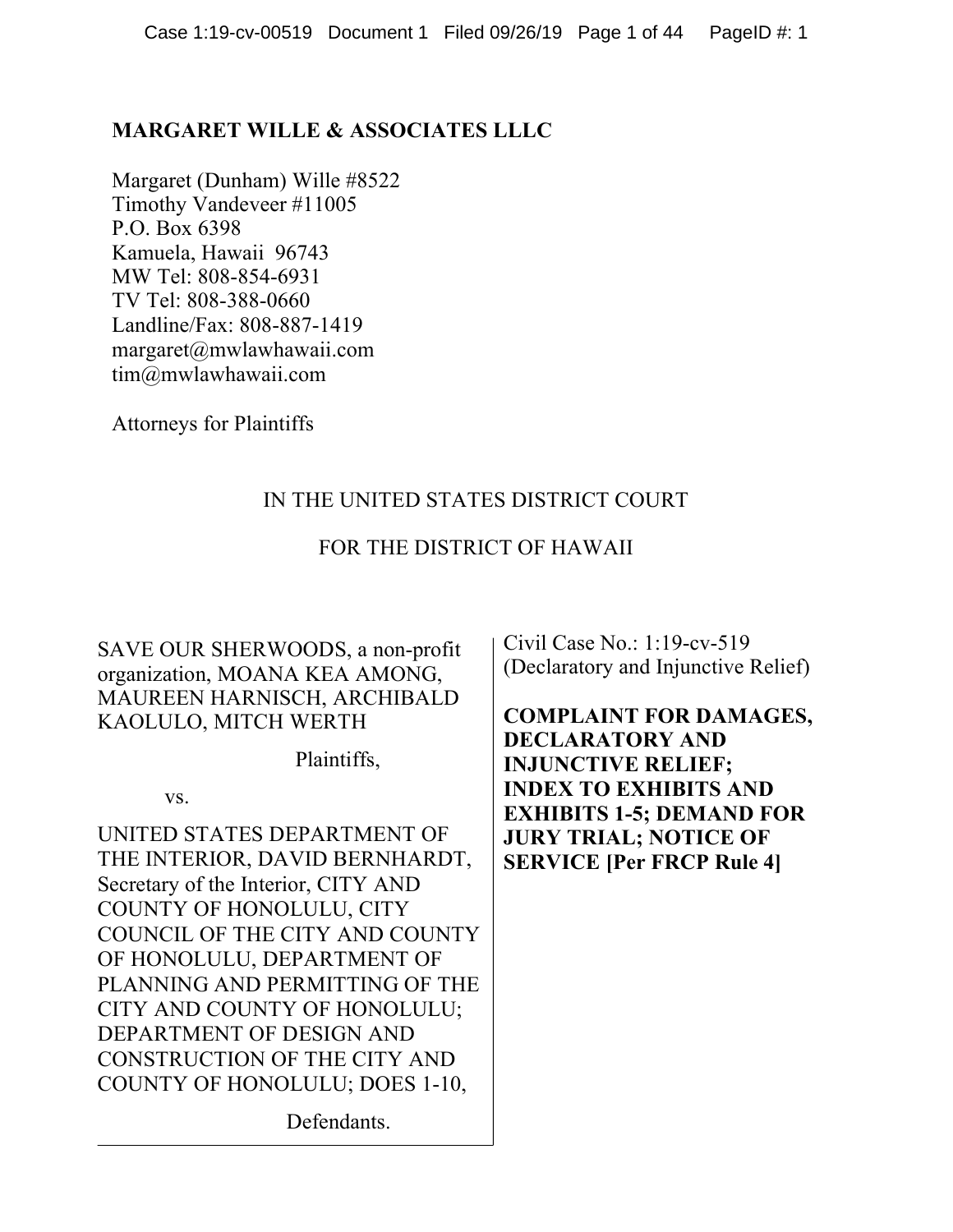Plaintiffs Save Our Sherwoods, Moana Kea Among, Maureen Harnisch, Archie Kaolulo, and Mitch Werth (**"Plaintiffs"** or **"the Plaintiffs"**), complain and allege against Defendants as follows:

#### **INTRODUCTION**

1. On April 23, 2019, despite a flawed planning process, inadequate community engagement, and overwhelming public opposition, Defendant City and County of Honolulu Department of Design and Construction **("Department of Design and Construction"**) began construction on a massive sports complex, including four multi-purpose ball fields, 470 paved parking stalls, and a 2,500 square-foot concrete pad for a play structure on the 75-acre parcel known as Waimānalo Bay Beach Park (the **"Beach Park"**, or "**WBBP"**), (also known as **"Sherwoods"** or **"Sherwood Forest"**) as Phase 1 of its Master Plan (the **"Proposed Development"** or **"Plan"**). The approval was granted by Defendant City Council of the City and County of Honolulu (**"City Council"**) and based on the flawed recommendation of Defendant Honolulu Department of Planning and Permitting of the City and County of Honolulu (**"DPP")** (collectively – along with Department of Design and Construction, the **"City"**). The Proposed Development also includes additional camp sites, additional group camping/gathering areas, walking trails, picnic areas, and comfort stations to be constructed at the Park at a projected cost to taxpayers of approximately 32 million dollars.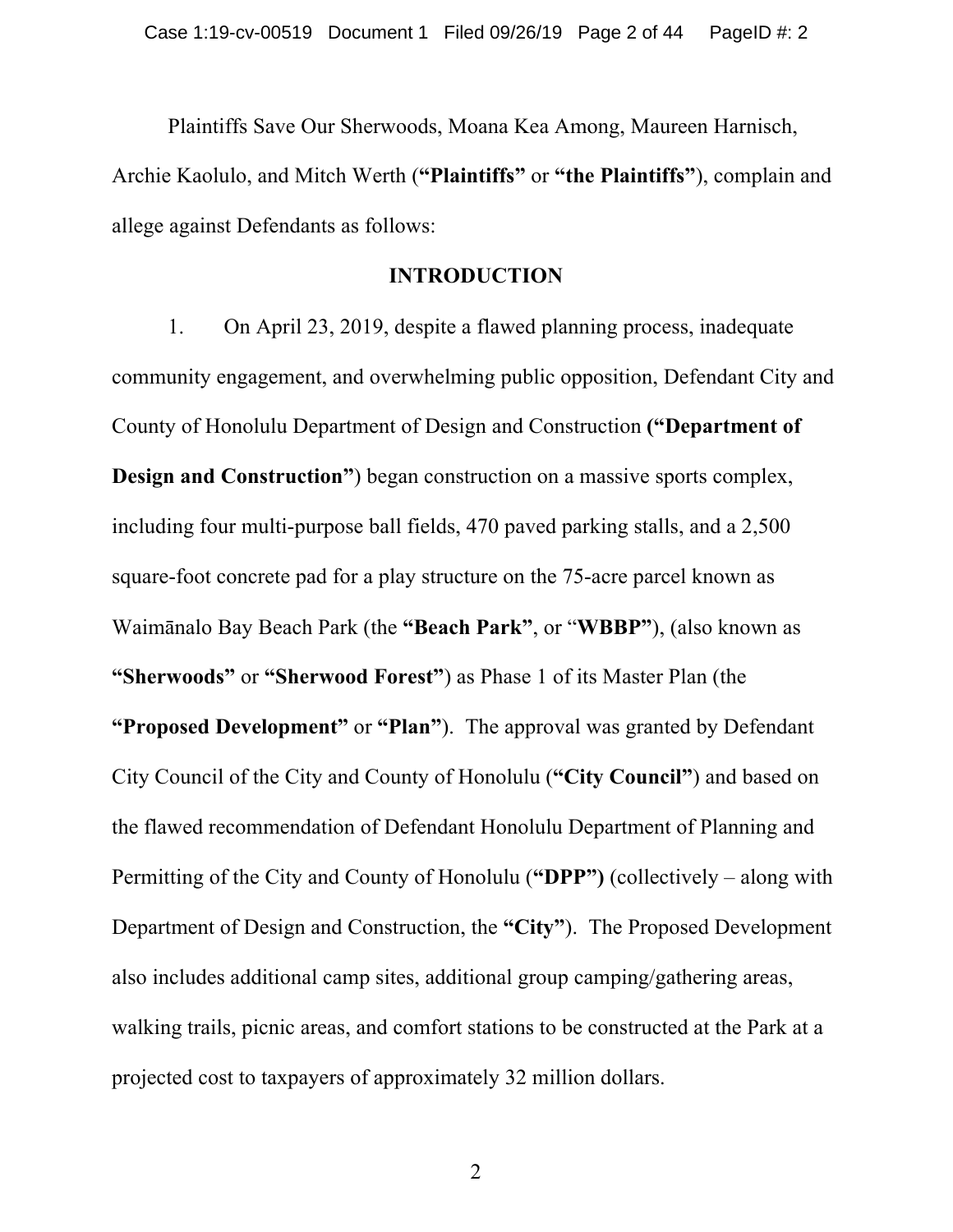2. Currently, Waimānalo Bay Beach Park is a family-style county beach park in the center of Waimānalo. The beach in Waimānalo is nearly 5.5 miles long and the longest stretch of sandy shoreline on Oʻahu. With its heavily forested shoreline and dedicated open space, the Beach Park is also one of the few remaining examples of a shaded beach and coastal forest on the island. The Beach Park is currently and has been a water-oriented recreation site for over 45 years.

3. Waimānalo Bay Beach Park (WBBP) is listed on the National Register of Historic places and includes numerous documented historic sites and burials containing human remains.

4. WBBP is also in close proximity to several parks with sports recreation features that are maintained by the City and County of Honolulu. Waimānalo Beach Park, located 1.4 miles from WBBP, has 3 ball fields. Waimānalo District Park/Azevedo Field, located 1.8 miles from WBBP, has 1 ball field, another open/multi-use field, and a Community Center.

5. Though heavily used by the public, the existing parks located in the area surrounding Waimānalo Bay Beach park, including Waimānalo Beach Park and Waimānalo District Park/Azevedo Field, have been in a state of neglect and disrepair for a number of years.

6. In June 1971, the State of Hawai'i (then-owner of WBBP) applied for and was granted funding as part of the Land and Water Conservation Fund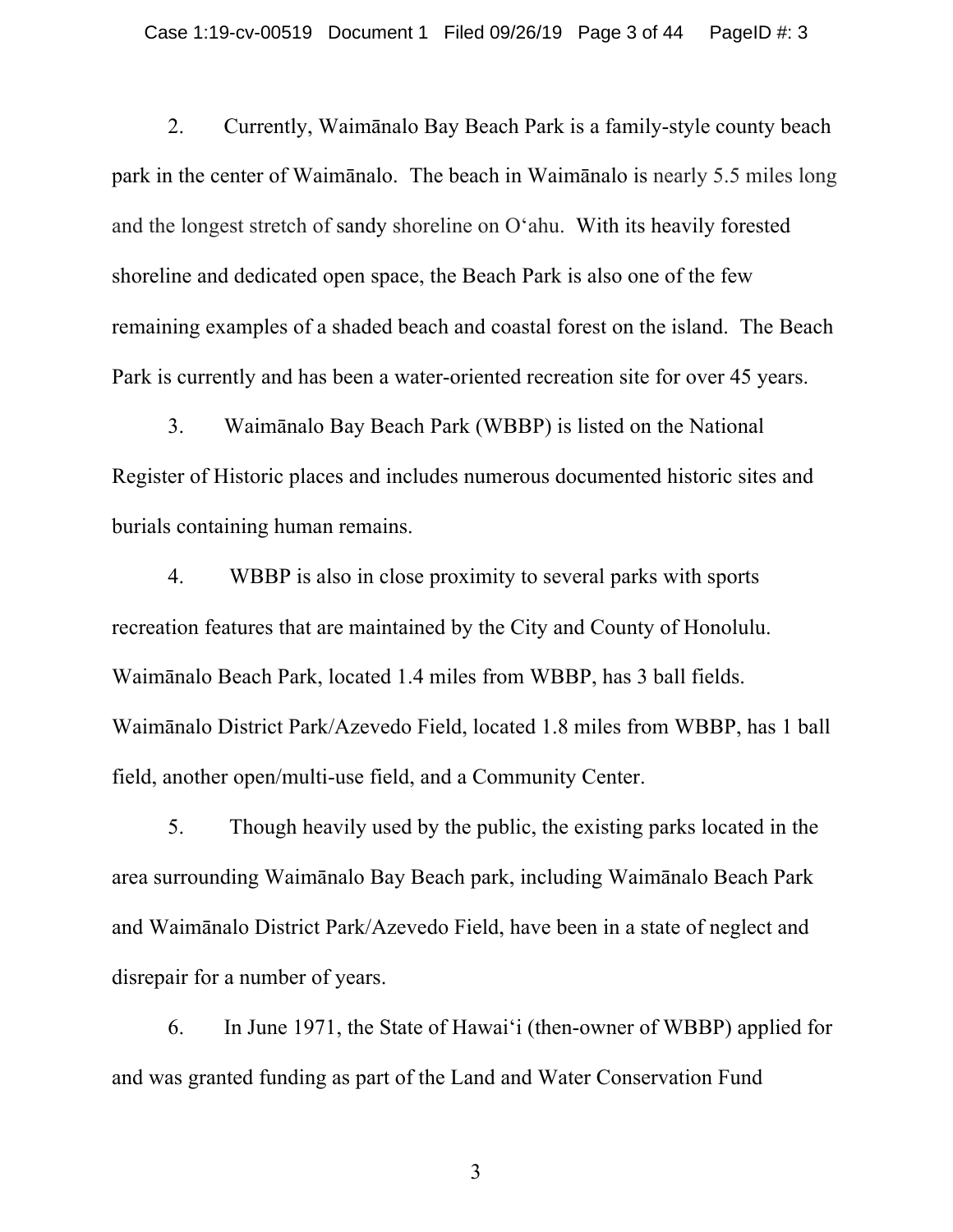(**"LWCF"**) administered by the National Park Service (**"NPS"**) of the United States Department of the Interior (**"DOI"**) for Waimānalo Bay Beach Park. 1

7. Pursuant to federal statutory authority and regulatory guidelines, State LWCF projects are governed by grant agreements that impose substantive land use restrictions on LWCF-funded parks. In the project agreement for the grant application, the State of Hawai'i agreed to be restricted to developing "wateroriented recreation facilities in a beach park".

8. In 1977, an Environmental Impact Statement (**"EIS"**) was drafted for the grant project for Waimānalo Beach State Recreation Area (as it was thenknown) by the Division of State Parks, Outdoor Recreation and Historic Sites, Department of Land and Natural Resources (**"DLNR"**), the State of Hawai'i expressly noted that sports recreation activities such as court games including "open-level" ball fields and "organized" (sport) recreation activities detracted from and were not appropriate for "water-oriented recreation" and thus undesirable at Waimānalo Bay Beach Park.2

<sup>&</sup>lt;sup>1</sup> U.S. Dept. of the Interior National Park Service Land and Water Conservation Fund Project Agreement Number 15-00053 is attached as Exhibit #1.

<sup>&</sup>lt;sup>2</sup> Environmental Impact Statement for Project Number 15-00053 dated June 2, 1977 is attached as Exhibit #2.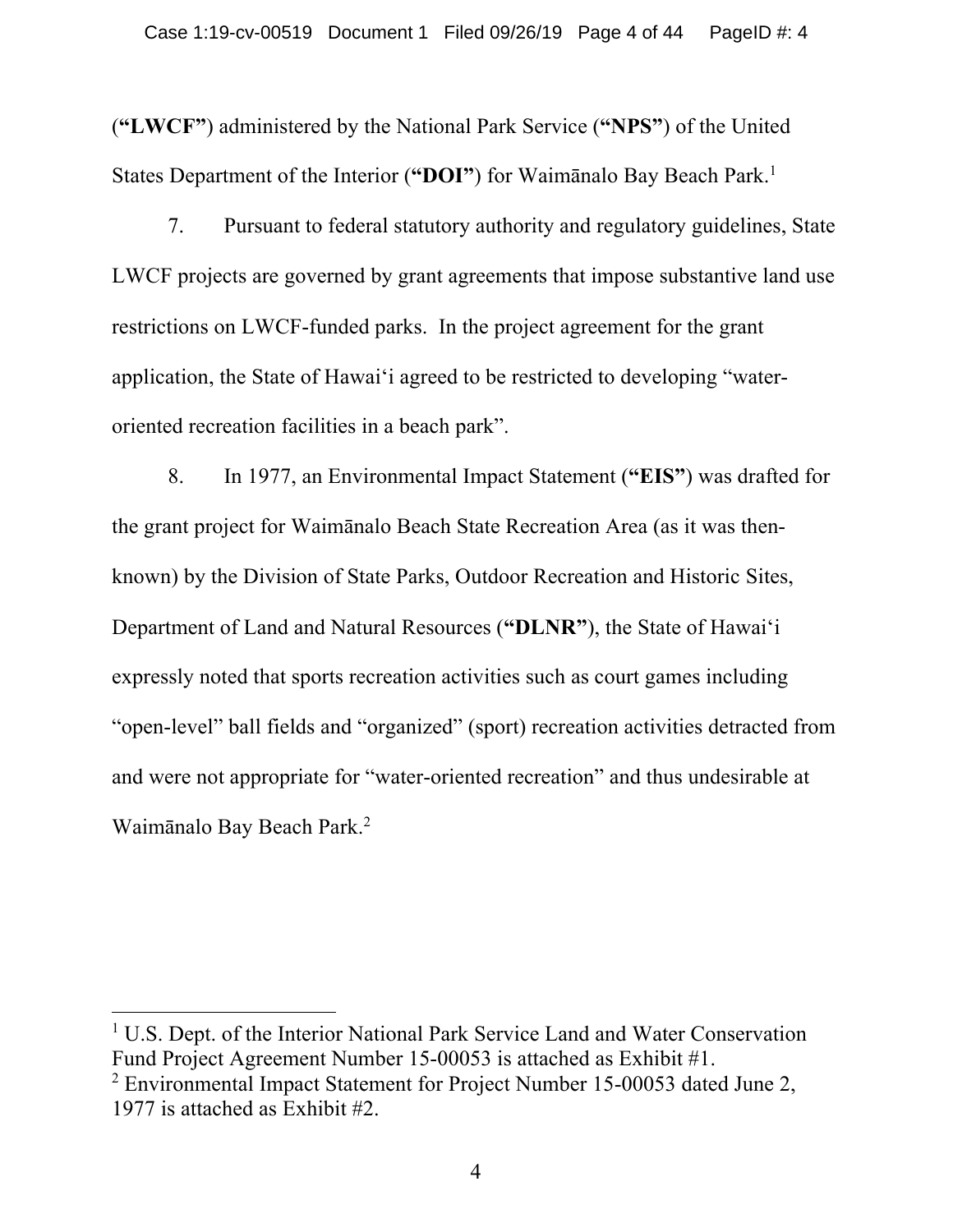9. The United States, in consideration of the promises made by the State of Hawai'i in the project agreement, general plan, and EIS, promised to provide to the State \$239,200 in federal grant money for the project.

10. In 1978, the beach park improvements were developed at WBBP utilizing the federal grant money from the Land and Water Conservation Fund. The State's improvements include many of the water-oriented recreation features that are present in the park today including: perimeter fencing, picnicking and camping facilities, comfort stations, and landscaping.<sup>3</sup>

11. The recording of the LWCF agreement and land use obligations in public records, (and the U.S. government's reliance on such agreement), constitutes a conservation easement that burdens the parcel in question. The federal government thus has contractual rights against the state, and a property right in the ultimate project sponsors' LWCF funded property.

12. The current development proposal in the City's Master Plan, including a massive sports complex, four "open level" ball fields for organized recreation contravenes the original project agreement for the restricted use parcel.

<sup>&</sup>lt;sup>3</sup> A caretaker's house, that was built as part of the original project agreement, was destroyed by fire in 2016.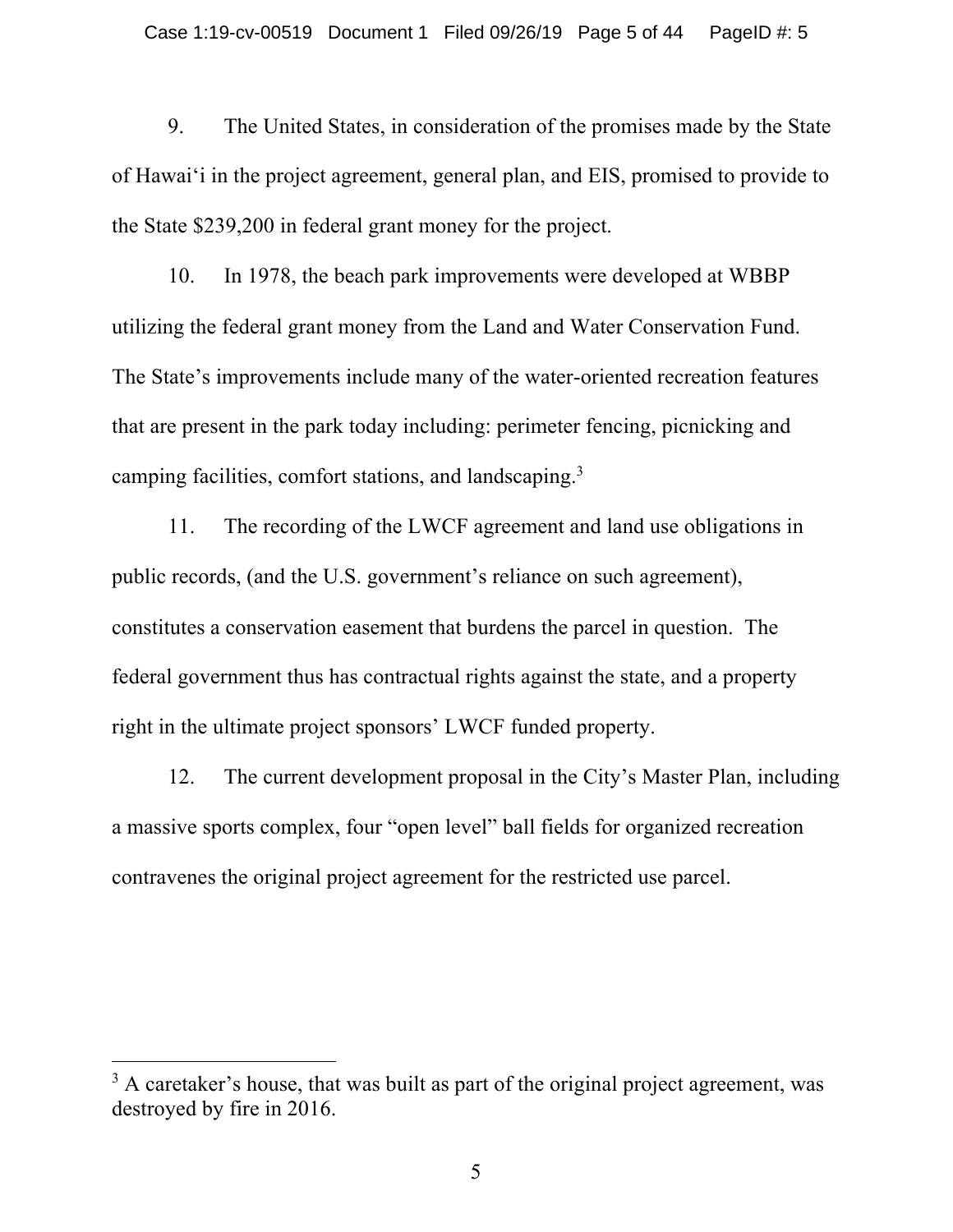13. The proposed 470 additional parking stalls far exceeds what is needed for a water-oriented beach park and constitutes a conversion in the land use to other than public outdoor recreational use.

14. The City did not seek authorization and the NPS did not authorize a substantive change in eligible use in contravention of the original project agreement or a conversion in the park's intended recreational activities. The current Master Plan also represents a breach of the original express agreement between the State of Hawai'i and the United States Department of the Interior.

15. WBBP is listed on the National Register of Historic Places. Defendant City has not fulfilled federal requirements regarding fulfillment of Section 106 of the National Historic Preservation act, specifically regarding consultation with Native Hawaiian Organizations (NHOs) as part of their request for conversion of the Park's recreational use.

16. Defendant City and County of Honolulu has also not submitted documentation of consultation with the community and the Office of Hawaiian Affairs to the State Historic Preservation Office as required by Hawai'i Administrative Rules.

17. In 2009, an Environmental Assessment (**"EA"**) was drafted by PBR Hawai'i for its client, Defendant City and County of Honolulu Department of Design. This EA did not adequately consider alternatives to the Proposed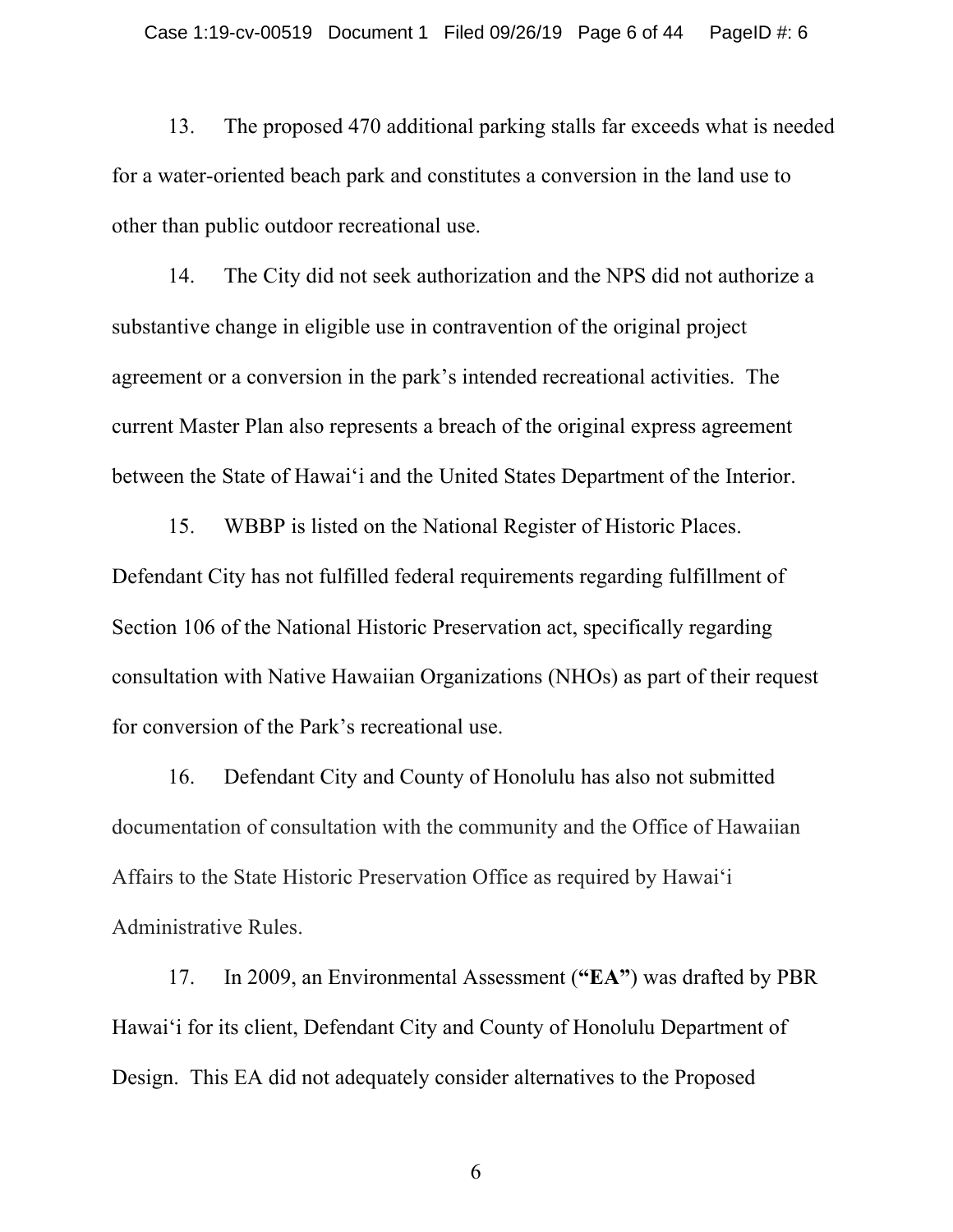Development, including repairing existing District Parks in the immediate vicinity of Waimānalo Bay Beach Park and preserving the unique integrity of WBBP.

18. Besides insufficient and conclusory data, the EA also contains numerous fallacies. Foremost among them was the false claim by the City and County of Honolulu that Waimanalo Bay Beach Park is not listed on the National Register of Historic Places.

19. The false information in the 2009 EA pervades the record in betrayal of the public trust and undermines the validity of subsequent land use approvals.

20. The 2009 EA also notably failed to properly assess the cumulative impacts from the Proposed Development, including but not limited to, traffic, congestion, and climate change.

21. The proposed WBBP development plan will result in an increase in visitors, traffic, and congestion to the Waimānalo Bay Beach Park area – that was not sufficiently addressed by the 2009 EA.

22. The decade-old development plan (accepted in final form in 2012) does not account for the numerous and substantial changes to the environment and context of the community surrounding the Proposed Development.

23. In 2018, the City & County of Honolulu began requiring county agencies to consider the impacts of global climate change on any proposed projects, using the State's 2017 *Sea Level Rise Vulnerability and Adaptation*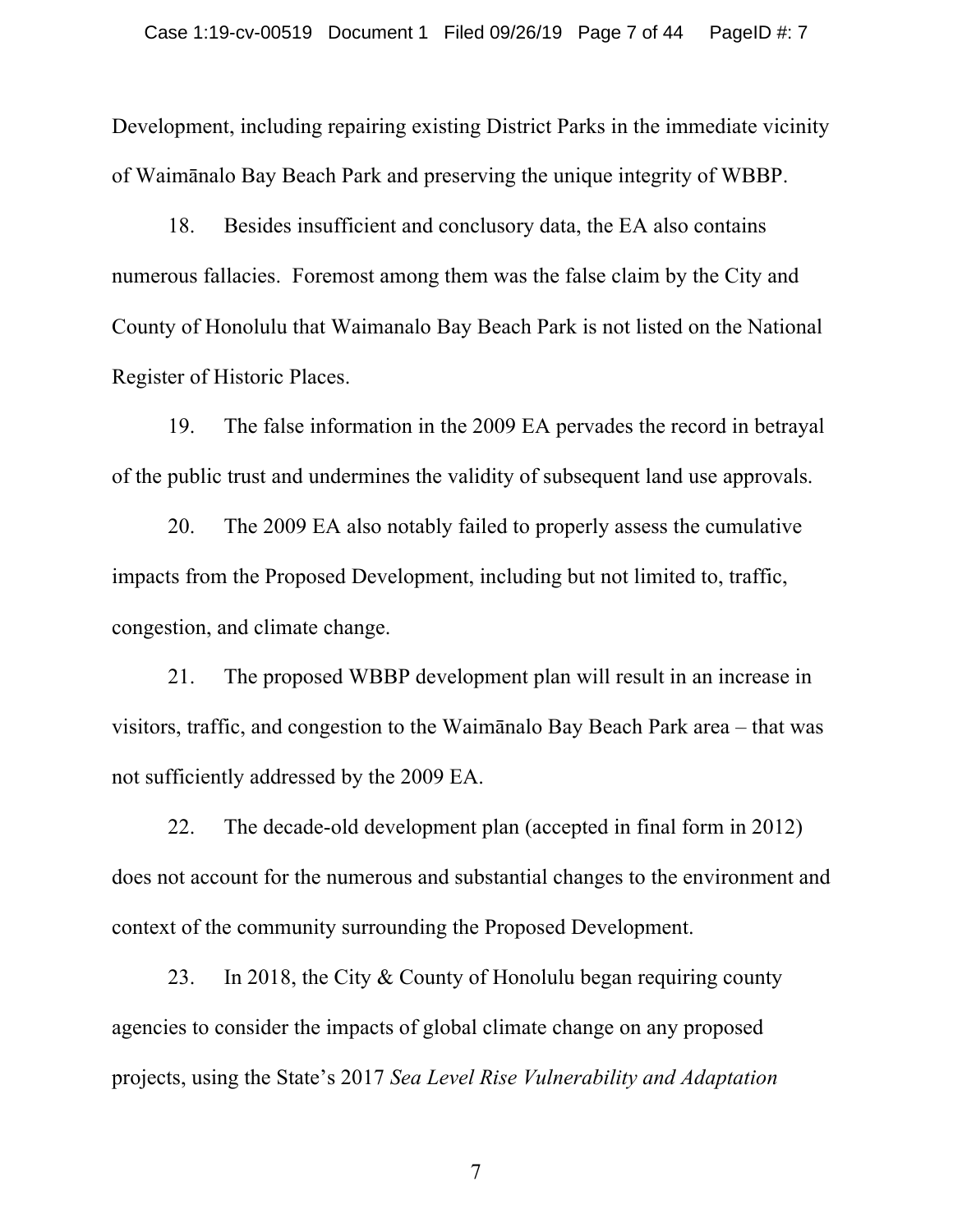*Report* as a guide. While this new analysis requirement was not mandated for this particular project, the impacts of global climate change and sea-level rise will have disproportionately greater negative impacts O'ahu and specifically on places such as WBBP, which are located in the coastal zone. Given the drastic rise in temperature in Hawai'i and impacts on nearshore reef systems over the past several years alone, an expanded and comprehensive study based on the substantial changes in the environment surrounding WBBP is necessary to determine the impacts of this project on the coastal community.

24. This specific proposed development is subject to additional development restrictions because the Park is located within the Special Management Area (**"SMA"**) pursuant to the municipal law enacted in 1978 under the authority of the State Coastal Zone Management Act (**"CZMA"**), Hawai'i Revised Statutes (**"HRS"**) Chapter 205A. The SMA policy is "to preserve, protect, and where possible, to restore the natural resources of the coastal zone of Hawaii. Special controls on development within an area along the shoreline are necessary to avoid permanent loss of valuable resources and foreclosure of management options, and to ensure that adequate public access is provided to public owned or used beaches, recreation areas, and natural reserves, by dedication or other means." ROH § 25-1.2. All projects within the SMA require an SMA permit prior to development. See ROH Chapter 25; *see also, e.g., Hawai'i's*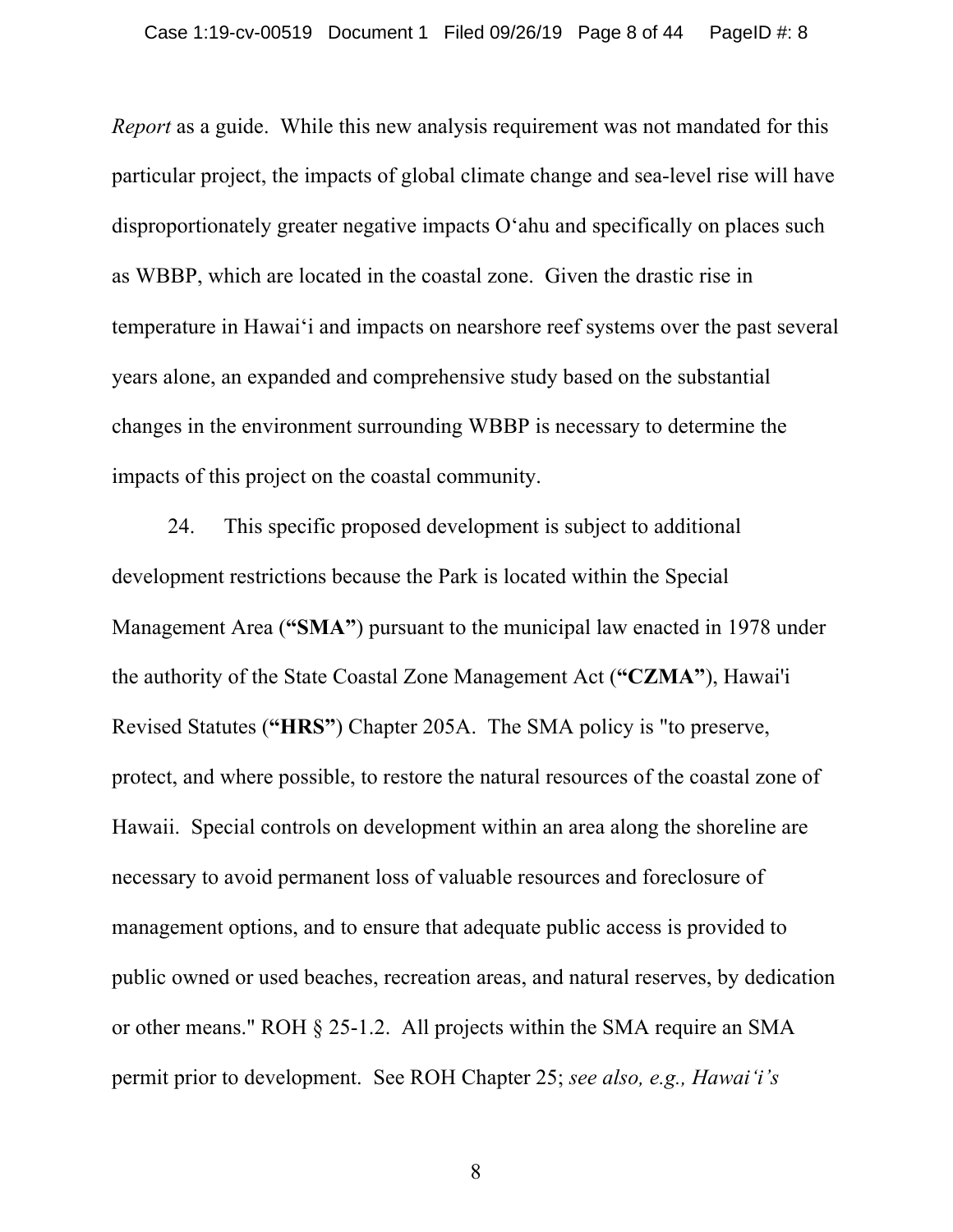*Thousand Friends v. City & County of Honolulu*, 75 Haw. 237, 246, 858 P.2d 726, 731 (1993).

25. The SMA or this proposed development plan, like the EA, is also inadequate and based upon on bad information.

26. For example, the SMA falsely characterizes the proposed project as enhancing coastal recreational facilities and scenic and open space in Waimānalo, when in fact it does the opposite.

27. The affected local residents, including Plaintiffs, as well as civic minded members of the Waimānalo community and surrounding communities, have been left out of the critical stages of the required planning process for such a park conversion.

28. Plaintiffs have a deep concern about the irreversible adverse impacts of the Proposed Development on the Waimānalo community's sense of place, rich cultural history, and environmental health of the Waimānalo Bay Beach Park area.

29. The Plaintiffs' concerns are underscored by the inadequate process carried out by the City in its assessment of the massive WBBP development proposal, especially given the City's history of lack of public engagement, input, accountability, and maintenance of existing facilities.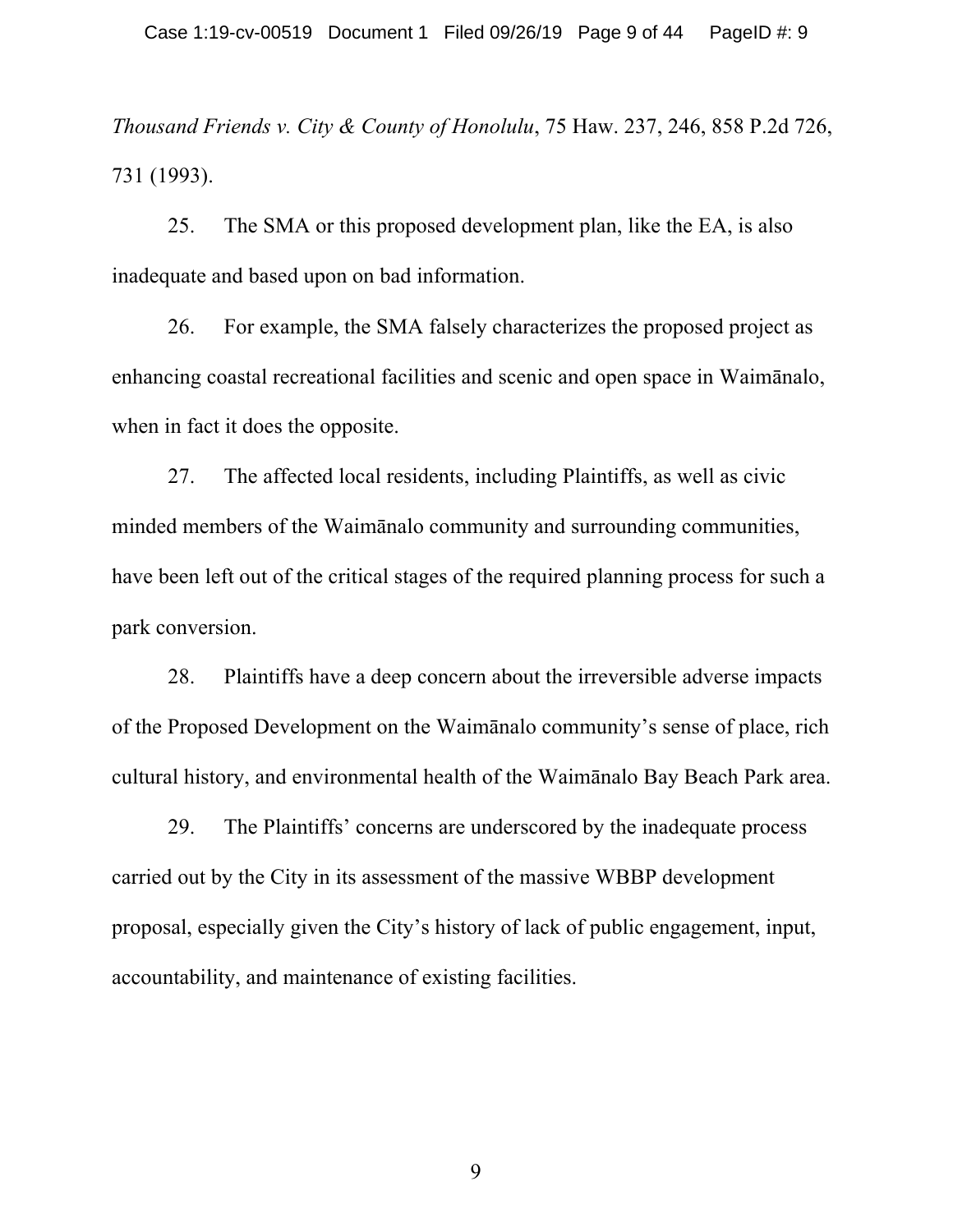30. Plaintiffs file this action as a last resort to protect water-oriented recreational opportunities, the public trust, neighboring residential communities, and the natural, cultural, and historic resources of Waimānalo Bay Beach Park.

31. To date, the City, its City Council and its DPP, have not adequately enforced the federal, state and local laws, including the statutory mandate requiring authorization from the National Park Service for substantive change in eligible use in contravention of the original project agreement or conversion of recreational land, SMA permitting and monitoring requirements, HRS Chapter 205A, and ROH Chapter 25, and Hawai'i Administrative Rules against the Department of Design and Construction to ensure present and future compliance.

32. To date, the City has not adequately enforced the state and local laws, including the required archaeological monitoring of subsurface activity.

33. This action seeks declaratory and injunctive relief, attorneys' fees and costs, and civil penalties to redress violations of Constitutional, federal, state, and local laws that were enacted *inter alia* to protect environmentally oriented parks such as WBBP and the affected community sense of place.

34. Ultimately, Plaintiffs seek to stop the conversion of a culturally and environmentally sensitive community beach park into a massive sports complex that contravenes legal commitments to the federal departments that funded the park and that would likewise contravene state and local laws.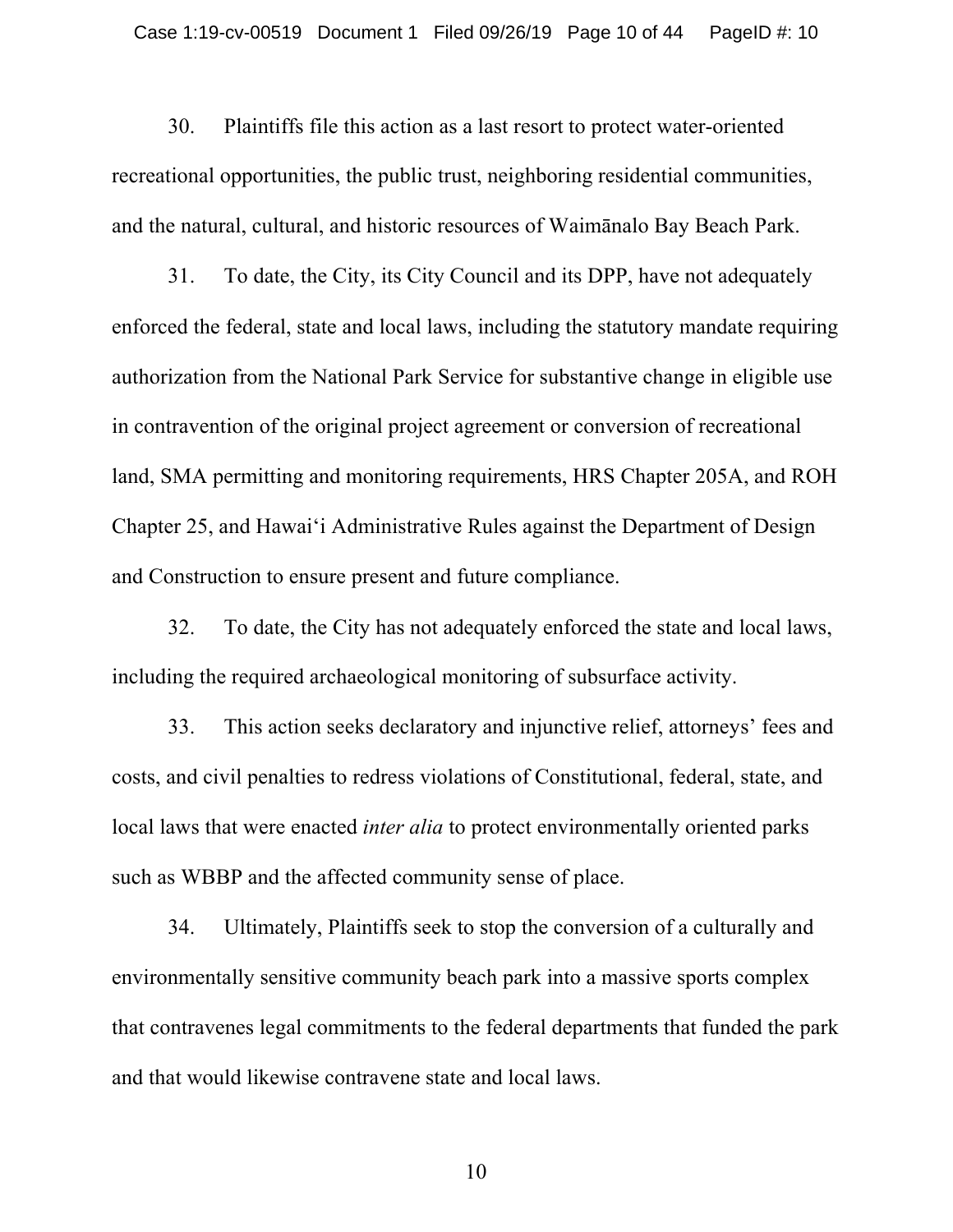#### **THE PARTIES**

35. Plaintiff Save Our Sherwoods is an incorporated 501(c)(3) non-profit organization, dedicated to protecting and preserving the historical, cultural, and natural resources of Waimānalo and neighboring communities across the state of Hawai'i. In particular, SOS is dedicated to protecting and preserving open space in Waimānalo, as well as the sensitive and fragile marine environment and shoreline with a focus on saving Waimānalo Bay Beach Park from degradation and destruction in perpetuity. SOS is also specifically concerned about the desecration and disrespect of the historic and cultural resources and known archaeological sites throughout the WBBP, including numerous iwi kupuna. Many SOS members are Native Hawaiian cultural practitioners and consider the park land to be sacred ground, specifically the Jaucus sand deposits which hold numerous burials. SOS members also utilize the beach park and the public amenities connected to water recreation that are provided at the park. SOS members feel that the Proposed Development is simply a pretext for increased commercial development in the area and feel that instead of urbanization and multi-million-dollar sports complexes, the City and County of Honolulu should focus on alternatives that suit the rural atmosphere of Waimānalo, such as preserving open space and repairing existing nearby sports fields.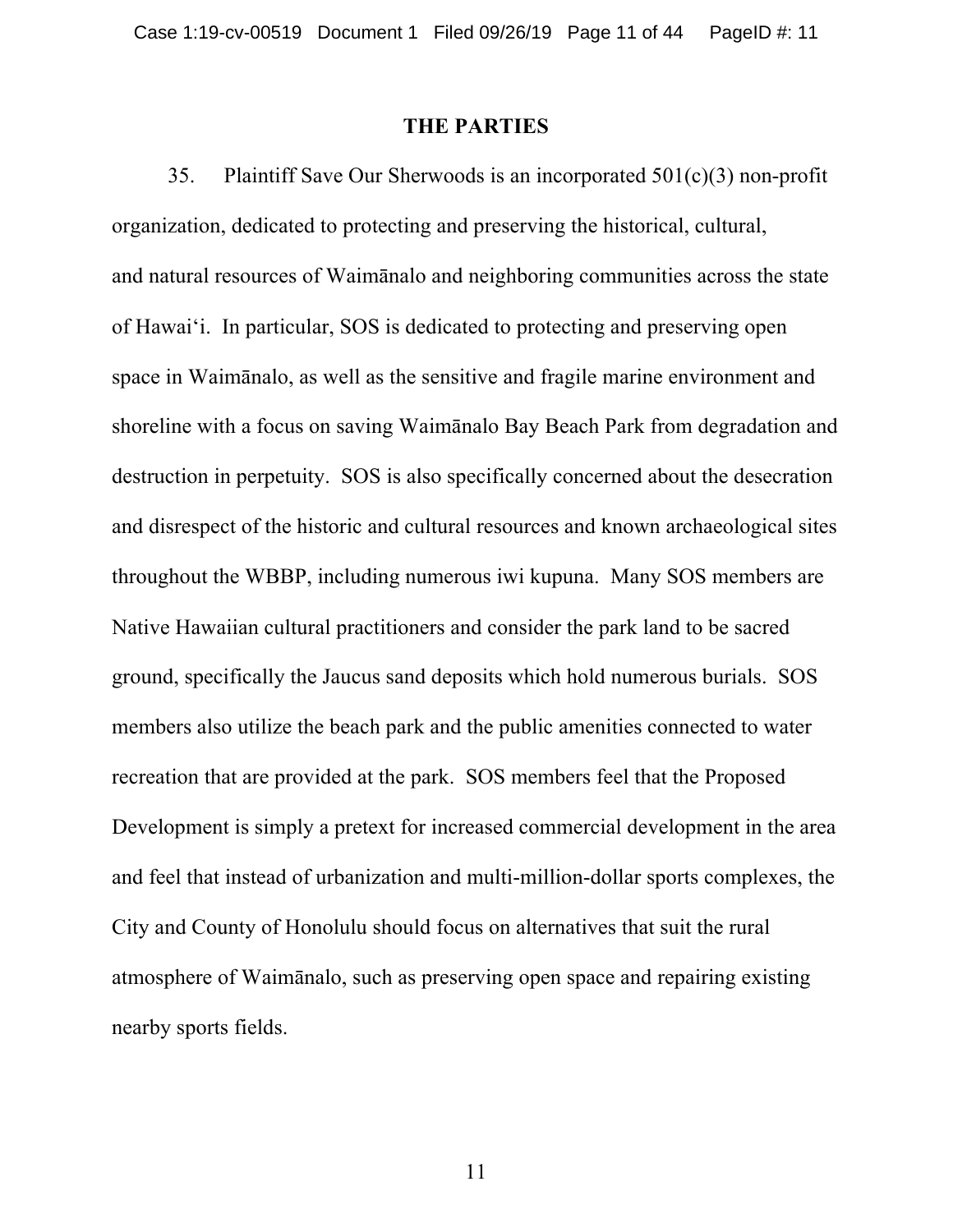36. Plaintiff Moana Kea Among has been active in efforts to keep Waimanalo an active agriculture community and preserve the rural atmosphere for future generations. Among is the Na Ala Hele Hawai'i State Trail Systems Equine Representative and actively stewards the Waimānalo Ditch Trail - the only Designated Equine Trail in the State of Hawai'i. She spends most of her time in Waimānalo with fellow members of the horse community and has an interest in "keeping the country, country" – preserving the Waimānalo Bay area's community sense of place. Ms. Among frequently transports horses to and from the Waimānalo community and is concerned that increased traffic caused by the Proposed Development on the already heavily trafficked two-lane Kalanianaʻole Highway will create a dangerous situation for residents and visitors alike. In particular, Moana Kea utilizes the beach at Waimānalo Bay Beach Park and is concerned that this increase in traffic will also frustrate and diminish her recreational activities.

37. Plaintiff Maureen Harnisch is a 26-year O'ahu resident and has personally utilized Waimānalo Bay Beach Park as a primary recreation site along with her family for over two decades. Harnisch has been involved in the Waimānalo community for many years and spent over a decade working on environmental projects in the area. She has a particular interest in being able to utilize the beach park and is concerned that a sports field will interfere with her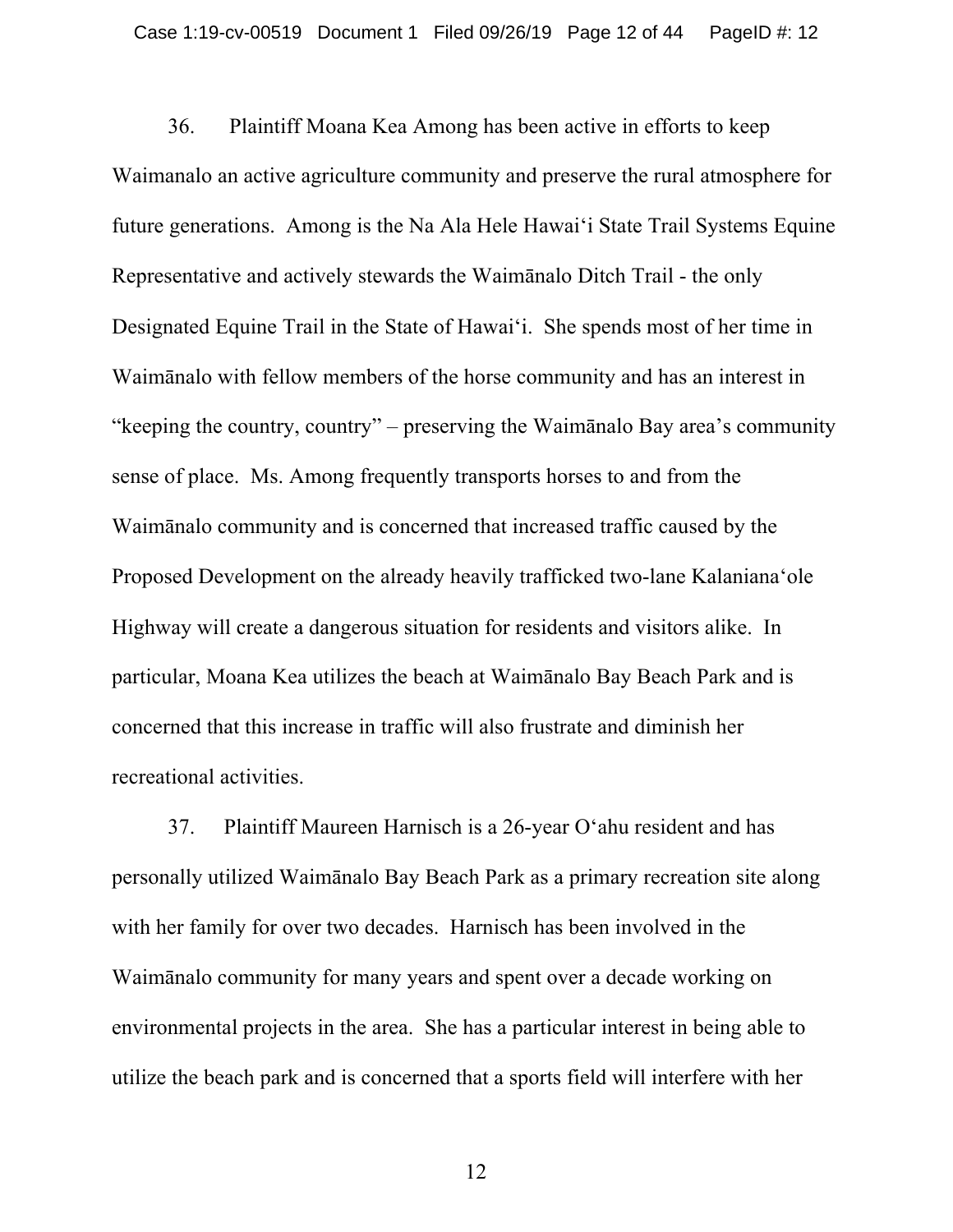family's on-going beach recreation by disrupting low-key nature-based ocean recreation activities and opportunities that epitomize the community's sense of place and community values. Harnisch is also a long-time environmental activist and has tremendous concerns about the coastline, forest, and water quality, and is concerned that litter, noise, and traffic will destroy one of the last shady beaches and coastal forests on the island. As a community activist and frequent user of Windward O'ahu ocean resources, Harnisch also has a particular concern in protecting Waimānalo Bay Beach Park, the open spaces and coastal environmental resources, as well as the endangered birds and endangered hoary bats for the benefit of all residents of urban Oahu.

38. Plaintiff Archibald Kaolulo is a 38-year resident of Waimānalo. Kaolulo began to practice law in 1976 as a Deputy Prosecuting attorney for the City and County of Honolulu until entering the civil practice of the law. From 2003 to 2004, Kaolulo headed the Waimānalo Beach Lots Association and worked to help convert cesspools to more environmentally sound septic systems. Kaolulu lives adjacent to the Waimānalo Bay Beach Park and has concerns about proposed changes to the infrastructure and impacts to local residents. As a long-time resident and neighbor who utilizes Waimānalo Bay Beach park along with his family, Kaolulo has a particular concern in protecting Waimānalo Bay Beach Park,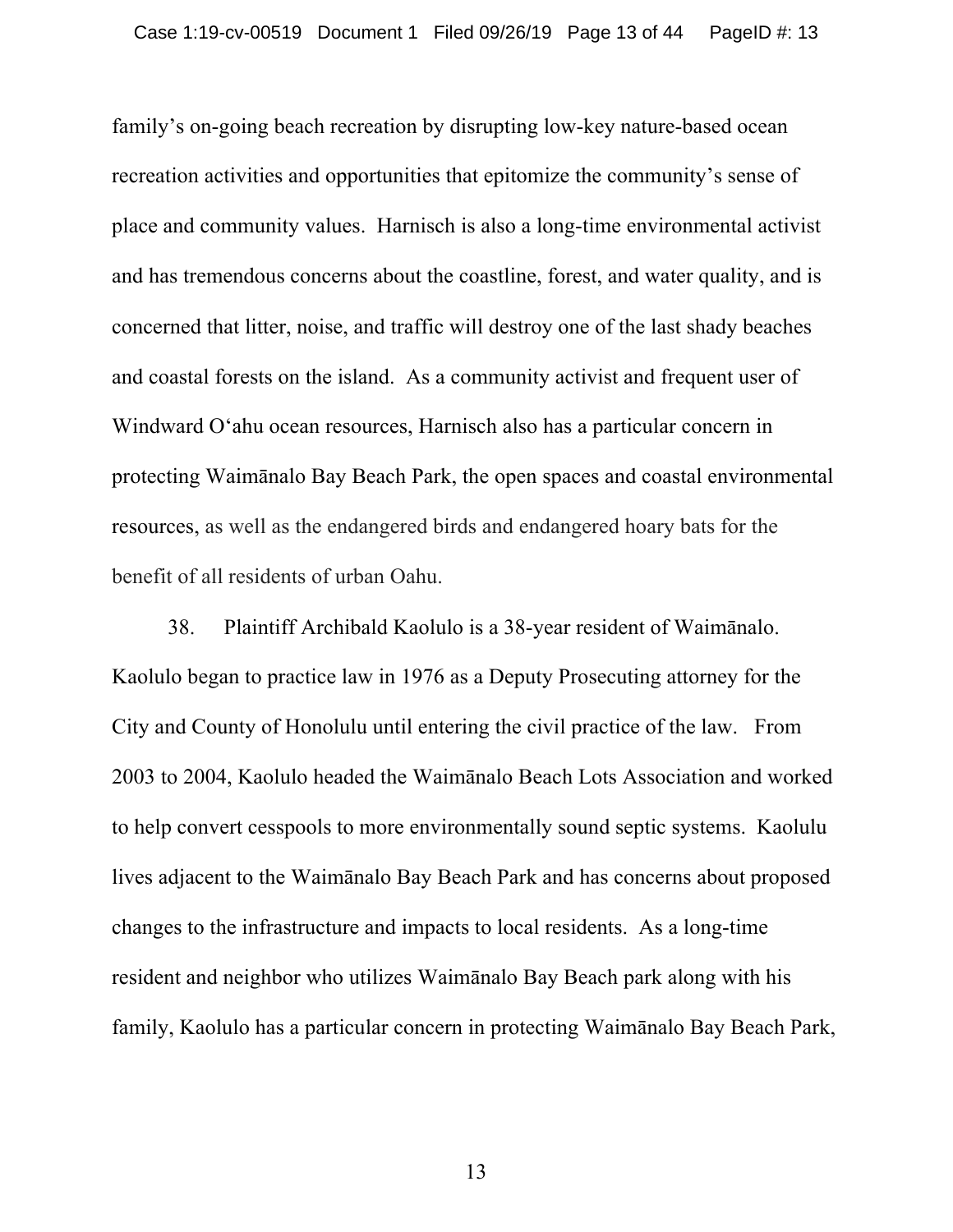the open space, adjoining shoreline, nearby residential neighborhoods, and coastal and environmental resources.

39. Plaintiff Mitch Werth is a 45-year resident of Waimanalo and has lived adjacent to the Waimānalo Bay Beach Park during that time. Werth began the practice of law in 1974 as a Deputy Public Defender for the State of Hawaii for the island of Oahu until entering private practice in 1978. After becoming a Board Member for the Waimanalo Teen Project in 1975, and after incorporating it as a non-profit organization to serve the youth of Waimanalo to enhance their educational & vocational law abiding participation within the community, Werth served as President of the Teen Project for 13 years from 1977 through 1990 in which time the Teen Project provided services for up to 700 youth annually. In 1980-81, he worked to protect the Waimānalo Beach Lots residential zoning classification from being converted to commercial. From 2010–2017, Werth served as administrative appeals hearing officer for the State of Hawai'i. As a long-time member and resident of the Waimānalo community and as a neighbor living adjacent to the Waimānalo Bay Beach Park, Werth has concerns about proposed changes to the infrastructure with particular concern in protecting Waimānalo Bay Beach Park, the open space, adjoining shoreline, nearby residential neighborhoods, and coastal and environmental resources.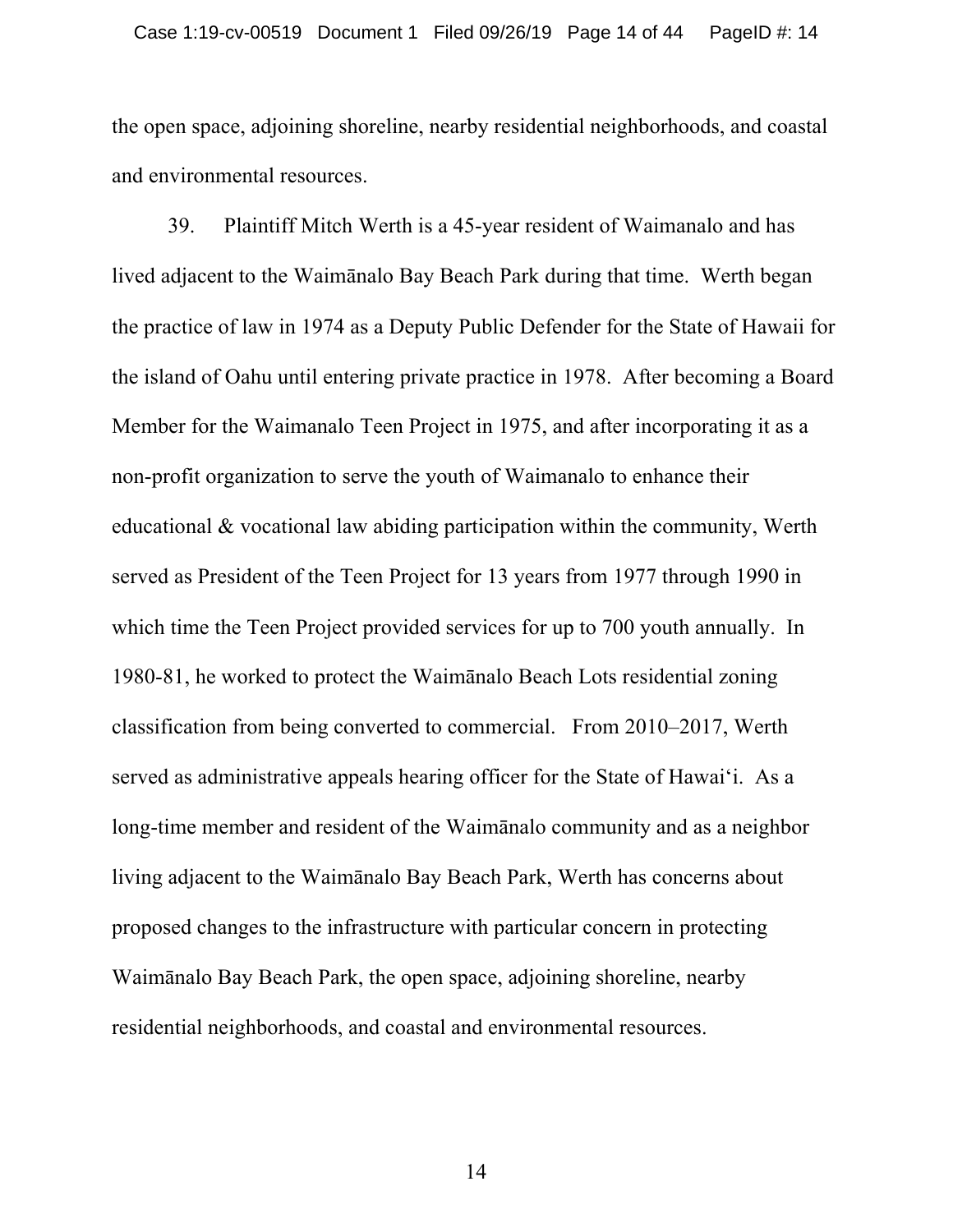40. Defendant United States Department of The Interior is an agency of the United States government and bears responsibility, in whole or in part, for the acts complained of in this Complaint, including ensuring compliance with Federal-State agreements relating to the Land and Water Conservation Fund.

41. Defendant David Bernhardt is the Secretary of the Interior and is sued in his official capacity. Mr. Bernhardt oversees the Land and Water Conservation Fund and is responsible for making determinations regarding the authorization of conversion of LWCF lands pursuant to 54 U.S.C.A.  $\S 200305(f)(3)$ .

42. Defendant City and County of Honolulu is a municipal corporation duly organized and existing under the Constitution, laws of the State of Hawai'i, the Revised Charter of the City and County of Honolulu, and the Revised Ordinances of Honolulu.

43. Defendants Honolulu City Council, DPP, and Department of Design and Construction are "agencies" of the City and County of Honolulu for the purposes of HRS § 205A-6 (as noted above, together, Defendants City and County of Honolulu, Honolulu City Council, DPP and Department of Design and Construction are collectively referred to as the "City"). The director of the DPP has the responsibility to administer and enforce the City's Special Management Area permit system. See ROH § 25-2.1(a).

44. Does 1-10 are persons or entities sued herein under fictitious names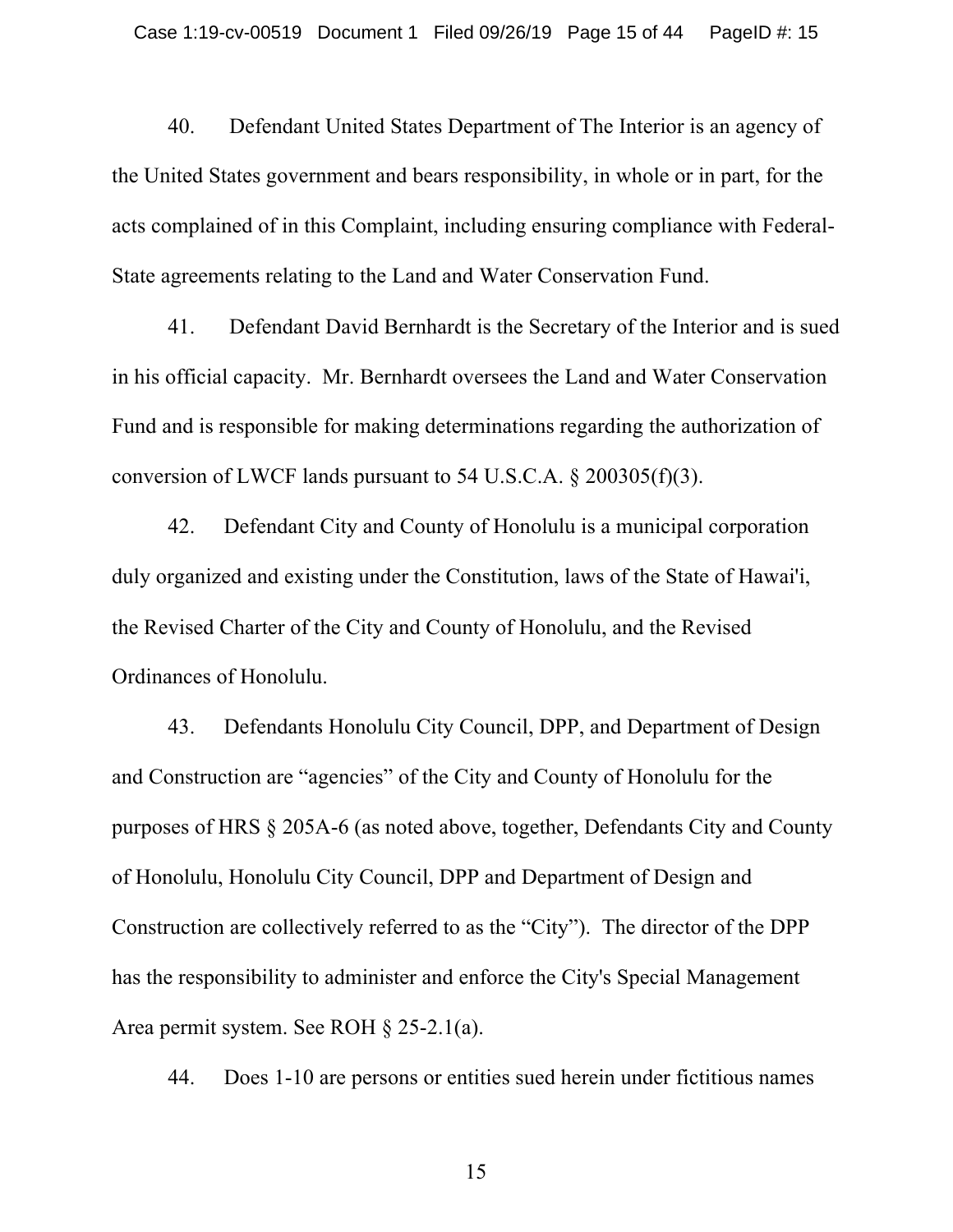because their true names and/or responsibilities are presently unknown to Plaintiffs, except that they are connected in some manner with the named Defendants and/or are responsible for all or a portion of the conduct alleged herein. Plaintiffs are unable at this time to ascertain the identity of the Doe Defendants. Plaintiffs have made diligent and good faith efforts to ascertain the identity, actions, and liability of said unidentified Defendants, including but not limited to, a review and search of documents and information presently available to them. Plaintiffs will identify said Defendants if and when they are discovered.

#### **JURISDICTION AND VENUE**

45. This Court has jurisdiction pursuant to 28 U.S.C. § 1331 (action arising under the laws of the United States) and 28 U.S.C. § 1361 (action to compel officer or agency to perform duty owed to Plaintiffs). This action arises under The Land and Water Conservation Fund 54 U.S.C.A. § 200305. This Court may grant declaratory relief, injunctive relief, and other relief pursuant to the above laws.

46. Venue is proper in the United States District Court for the District of Hawaii pursuant to 28 U.S.C. § 1391(e) because this is the judicial district in which all Plaintiffs reside, where the actions disputed are occurring, and this action seeks relief against federal agencies and officials acting in their official capacities.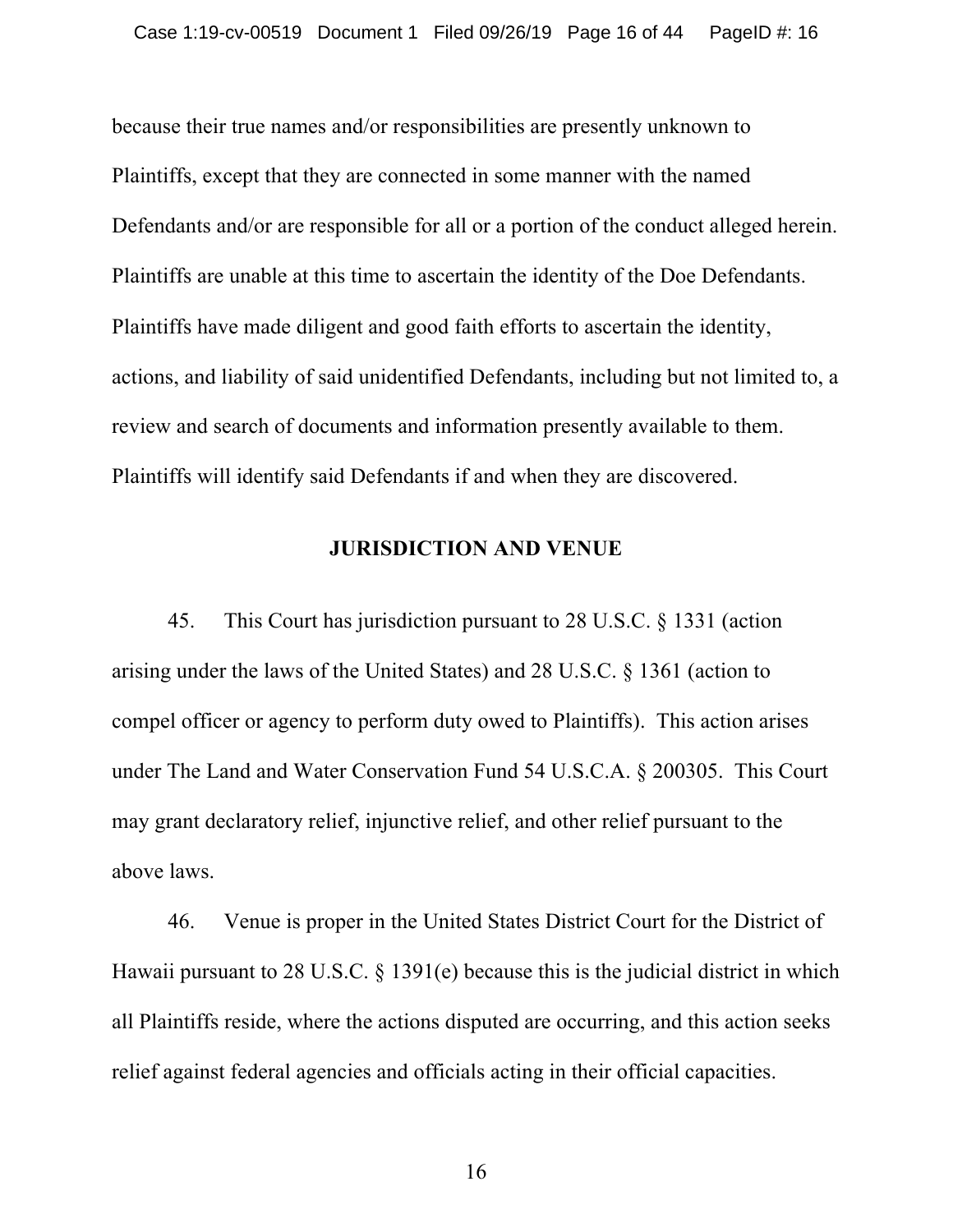#### **FACTUAL BACKGROUND**

47. Waimānalo Bay Beach Park is comprised of land ceded to the Territory of Hawai'i, then taken for United States military purposes in 1917. In 1972, the U.S. military transferred the land back to State of Hawai'i, Department of Land and Natural Resources.

48. In 1972, the Park was placed on the National Register of Historic Places as part of the Bellows Field Archaeological Area. The Area is listed as a "funerary" in the Register, due to the discovery of numerous burials, and human remains.4

49. Waimānalo Bay Beach Park was formerly owned and managed by the State of Hawai'i, Department of Land and Natural Resources, Division of State Parks and known as Waimanalo State Recreation Area. Prior to state ownership, the Park it was part of the adjacent Air Force facility, known at the time as "Bellows Field". In 1972, after the land was transferred from the military to the State, a general plan was developed. The 1972 plan encompassed both the subject 75-acre site as well as lands that are still under management by the U.S. Air Force.

<sup>4</sup> National Register of Historic Places Nomination Form for Bellows Field Archaeological Area is attached as Exhibit #3, including redacted portions of the form noting burial sites, which was previously made public by the City and County of Honolulu on August 12, 2019.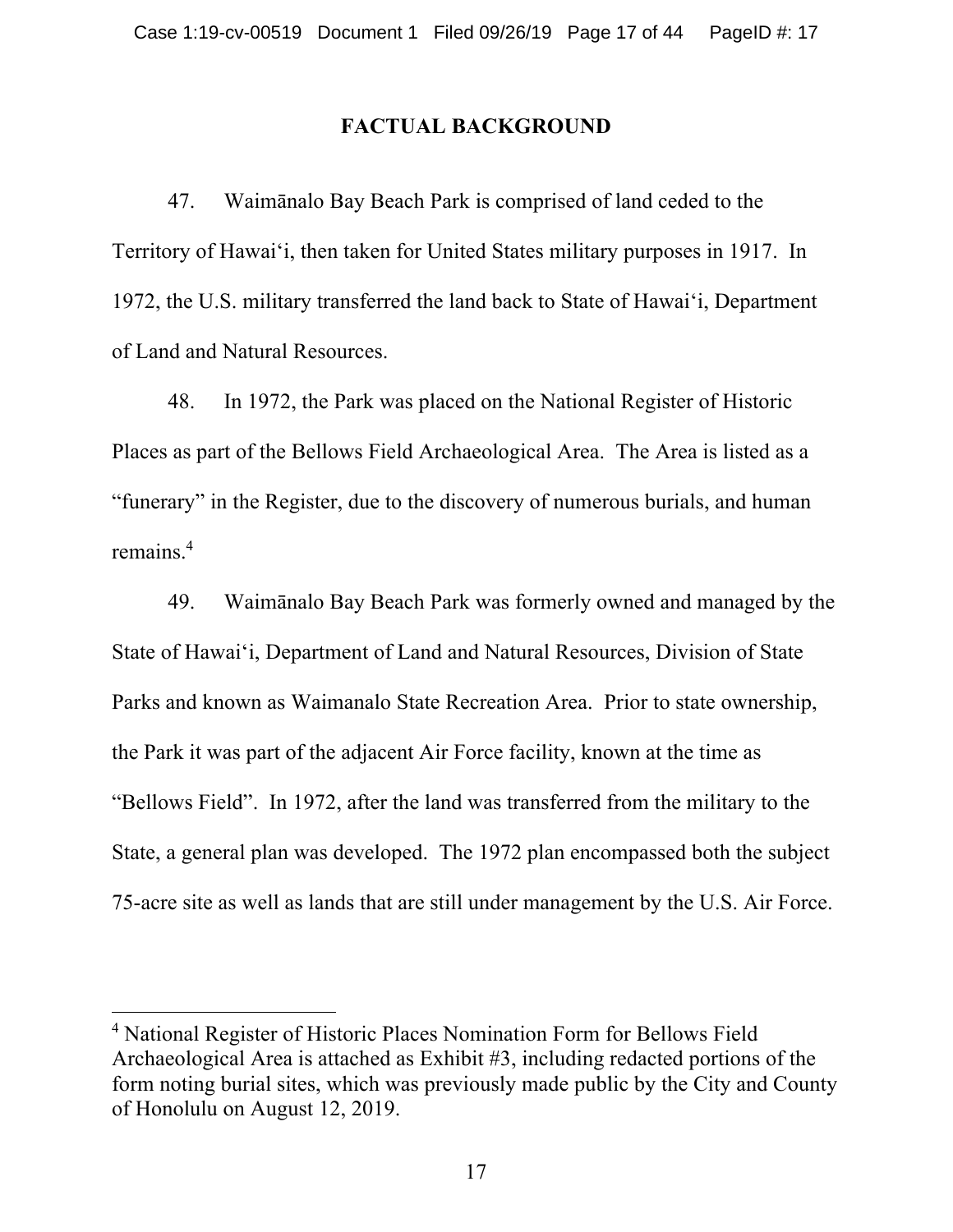50. In 1971, the State of Hawai'i entered into a project agreement with the U.S. Department of the Interior for assistance from the Land and Water Conservation Fund, which was used to develop "water-oriented recreation facilities in a beach park".

51. In a subsequent Environmental Impact Statement (**"EIS"**) conducted for the State of Hawai'i Department of Land and Natural Resources (**"DLNR"**) in April 1977, the State of Hawai'i noted, (and the Department of the Interior accepted (pertaining to court and field sports) "organized recreational activities including court games; baseball, softball, etc. are generally a function of local playgrounds and a responsibility of the County Parks and Recreation Dept. Openlevel areas can be available for such activities at the project site, but *only on an informal basis.* Organized rec activities tend to attract participants and spectators who come to an area primarily for this purpose, consequently, this recreation activity will reduce the number of opportunities for beach and water recreation activities. *Since the primary recreation resource is the beach, recreation interests which compete rather than supplement this rec resource are undesirable.*" (emphasis added)

52. Following the approval of the Final Environmental Impact Statement (FEIS) in June 1977, the State of Hawai'i amended the original project agreement with the Department of the Interior (based on the recommendations in the FEIS),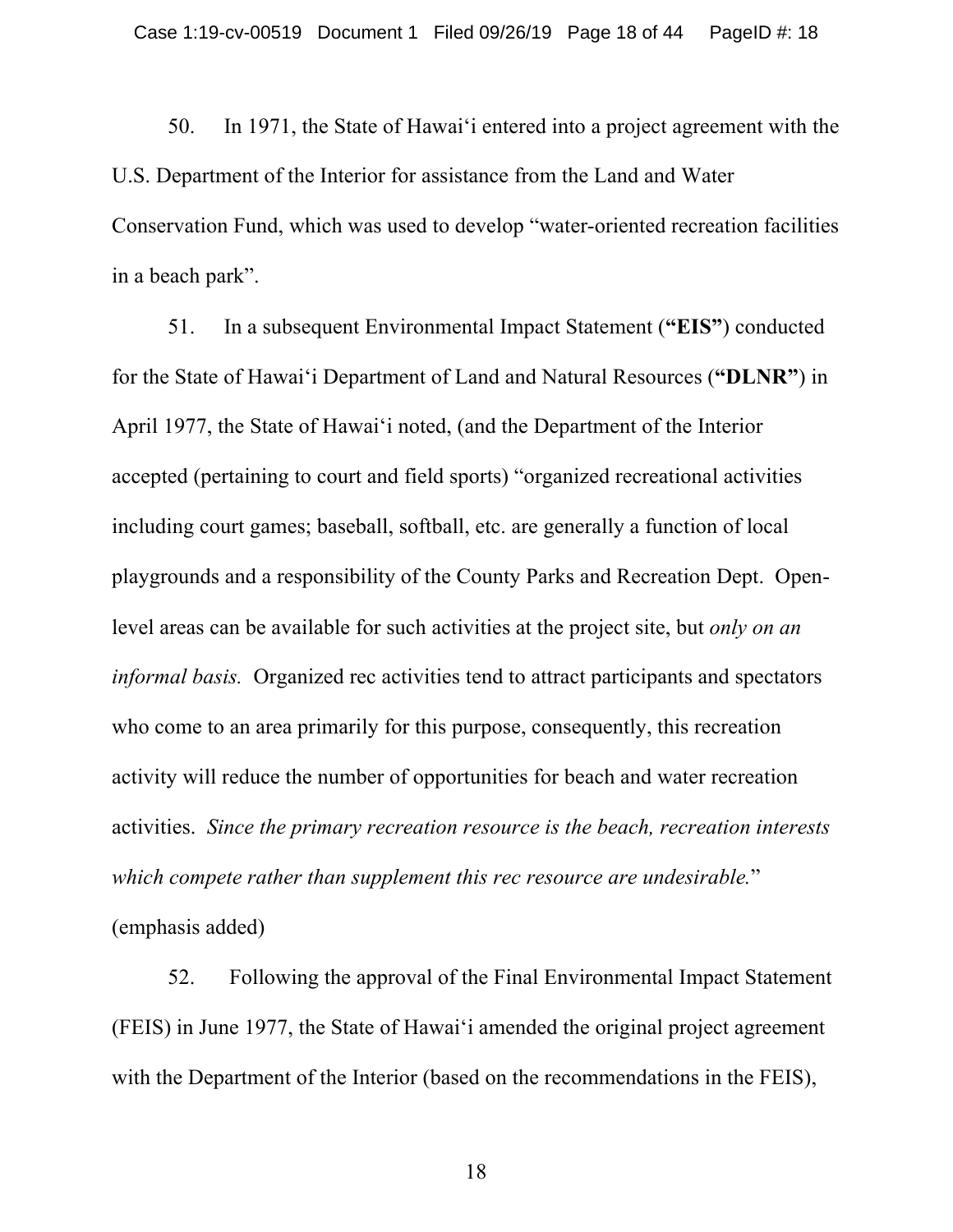deleting from the scope of the project 30 campsites, 12 acres of site improvements, 12 acres of landscaping, 1 maintenance/storage/administration building, 0.75 miles of road, an 80 space parking area, and 2 park signs and reducing in scope the number of group picnic sites from 4 to 2, and number of comfort stations from 3 to  $2^5$ .

53. In 1986, the State of Hawai'i requested and received additional LWCF grant funds in the amount of \$75,184.60 as part of a "long-range program to bring Waimānalo Bay State Park into a maximum utility in accordance with a general plan."6 Improvements for the project included an additional comfort station, sewer system, and related support facilities.

54. In 1992 the Park was transferred from the State of Hawai'i to the City and County of Honolulu and renamed Waimānalo Bay Beach Park.

55. In 2007, the City and County of Honolulu Design and Construction initiated the Waimānalo Bay Beach Park Master Plan.

56. In 2009, a draft Environmental Assessment (EA) process was initiated.

<sup>5</sup> U.S. Dept. of the Interior Bureau of Outdoor Recreation Project Amendment No. 15-00053.4 is attached as Exhibit #4.

<sup>6</sup> U.S. Dept. of the Interior National Park Service Land and Water Conservation Fund Project Agreement Number 15-00123 is attached as Exhibit #5.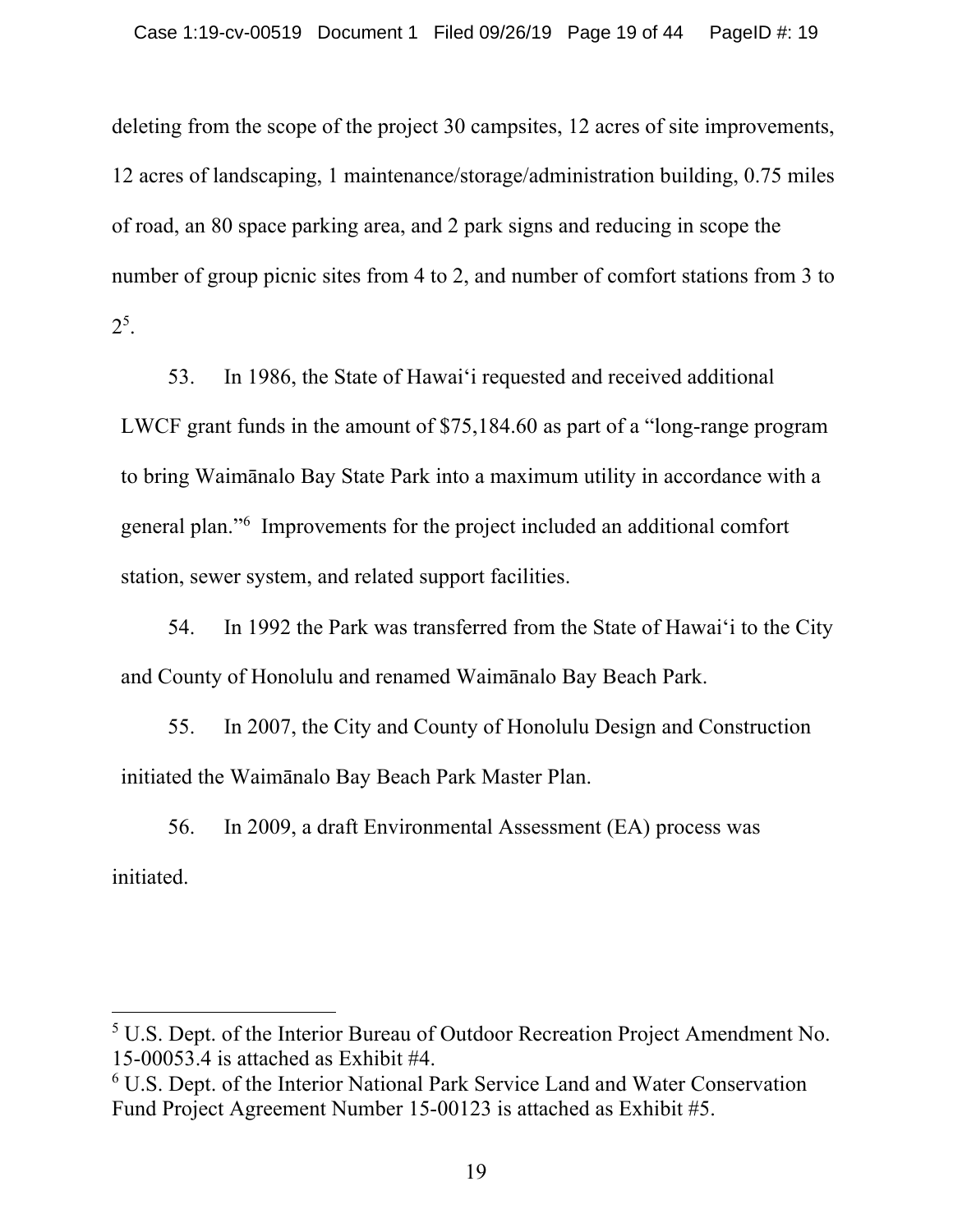57. Pre-consultation with the U.S. Army began in 2010. On June 14, 2010, DLNR acknowledged that the area is in a flood zone.

58. On October 22, 2018, DLNR State Historic Preservation Division (**"SHPD"**) sent a letter to Defendant City and County of Honolulu Department of Design and Construction concerning comments to the Draft Archaeological Monitoring Plan. The letter describes the proposed project as "construction of a multi-purpose field and geotechnical borings for the installation of a stormwater disposal system and new waterline. The project is within a 3.88-acre portion of the 74.76-acre City and County of Honolulu-owned parcel identified as Waimanalo Bay Beach Park. The scope of work involves construction of a new 205 ft. by 340 ft. multi-purpose recreational field, an 11-stall asphalt concrete parking lot, 2,500 sq. ft. of accessible concrete walkways, a 2,500-sq. ft. concrete pad for a "play structure", and 1,430 linear feet of 4-inch diameter potable water line piping. The project will also include grubbing, grading, grassing. In addition, the project will involve eight (8) geotechnical borings to determine subsurface soil conditions crucial to completing drainage design. Four borings will extend down to a maximum of 10 ft. below current ground surface and the other four will extend to a maximum of 5 ft. below current ground surface" and recommends (among other provisions), pre-construction briefing and on-site monitoring.

59. The 30-day comment period for the EA ended on April 23, 2012.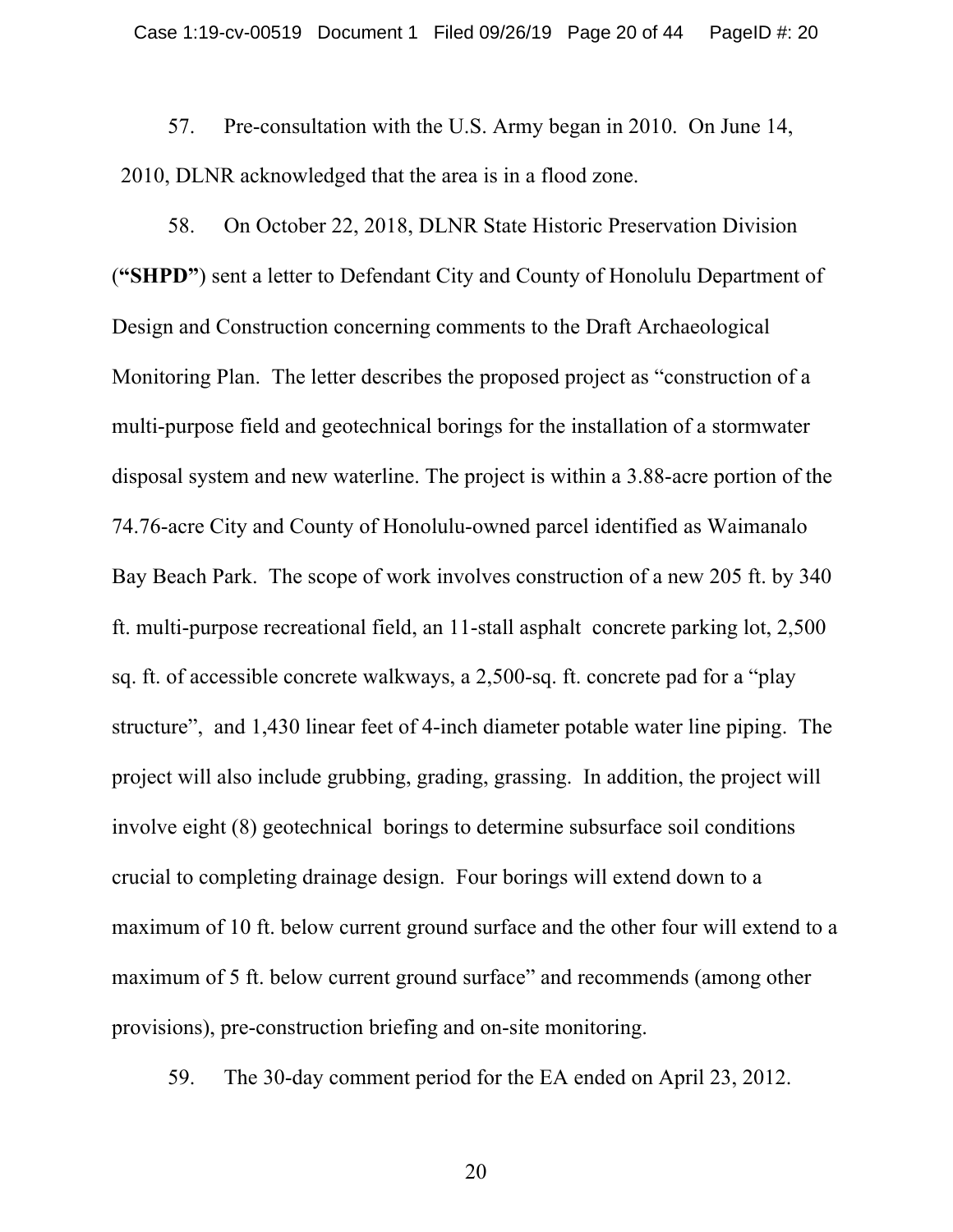60. On, June 25, 2012, Master Plan is completed and the Final Environmental Assessment (FEA) was presented to Office of Environmental Quality Control.

61. An application for a Special Management Area Permit was accepted on January 31, 2013. The public hearing for the SMA was held on March 1, 2013. The SMA was approved on April 9, 2013.

62. According to the SMA Permit, the WBBP Master Plan proposes the use of pervious materials for parking areas, landscaped bioswales and use of treated, recycled water from the Waimanalo Wastewater Treatment Plant for landscape irrigation to mitigate against the impacts to water resource usage. However, there is no R1 recycled water in Waimānalo or anywhere on the Windward side of O'ahu.

63. According to the Clean Water Branch of the Department of Health and the Honolulu Board of Water Supply, there are no plans in the works for an upgrade to the sewage treatment plant to become an R1 facility. R2 water exists in Waimānalo, but it is disposed of into injection wells and not available for use.

 64. According to the Ko'olaupoko Watershed Management Plan, Waimānalo has a water shortage. The WBBP Master Plan predicts water usage to be at 157,500 gallons of water per day.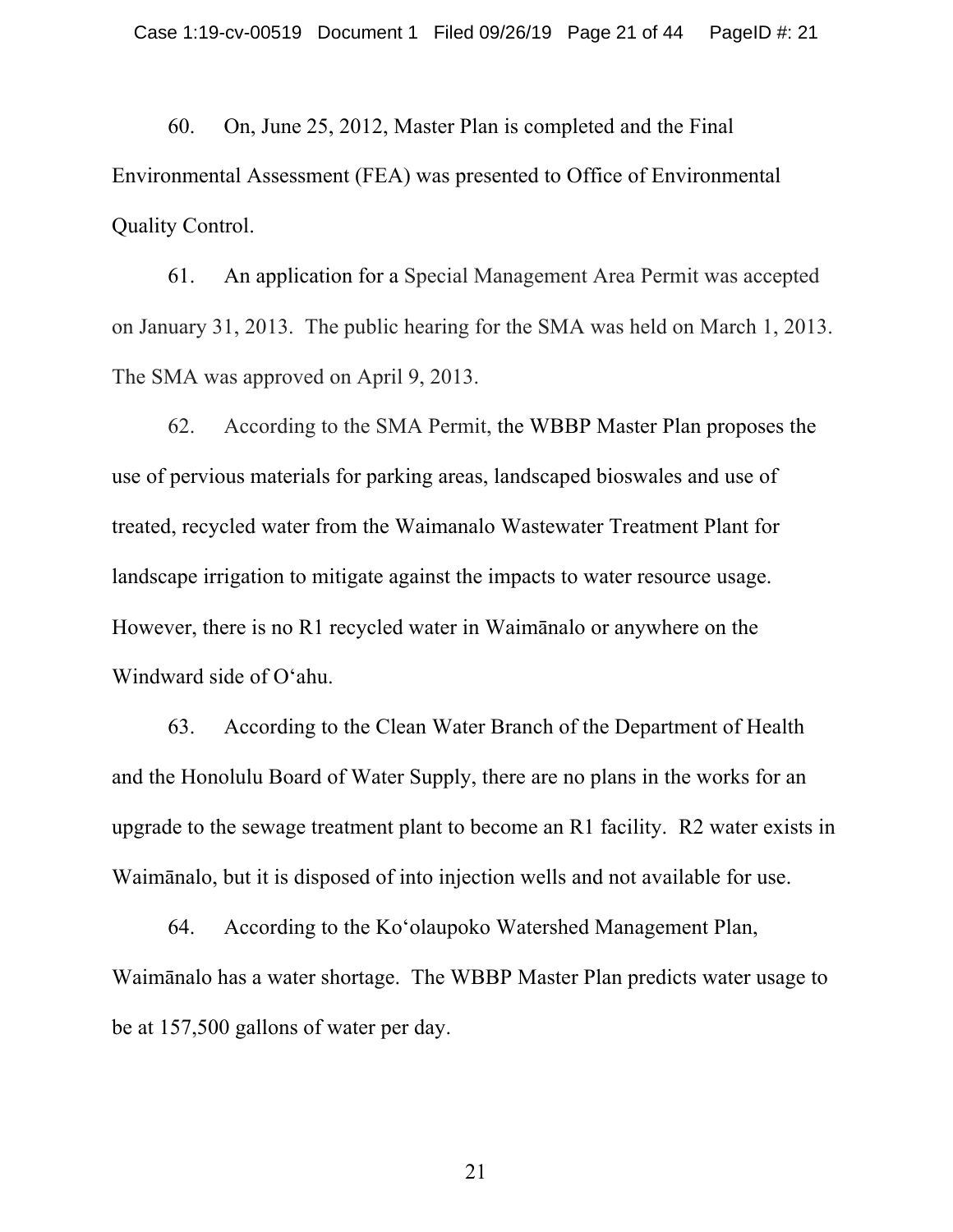65. On April 23, 2019 bulldozers arrived at the park and local resident Jody Green alerted neighbors and news media.

66. Community organization Na Kua'āina o Waimānalo held the first community meeting concerning the initiation of the project at the Waimanalo Public School library on April 26, 2019. Approximately 800 signatures were collected on a petition to stop the project.

67. A grading permit was issued in April of 2019. The permit did not acknowledge or grant authorization for trenching.

68. On April 29-30<sup>th</sup>, 2019 trees were knocked down on site with no archaeologist present. This violation eventually prompting SHPD to send Division of Conservation and Resource Enforcement (DOCARE) officers to temporarily shut down work on the project. On May 14, 17, 20, and 26, 2019, community members documented the absence of an archaeologist while subsurface work commenced on the project, in clear violation of Hawai'i Administrative Rules. This violation eventually prompting SHPD to send Division of Conservation and Resource Enforcement (DOCARE) officers to temporarily shut down work on the project.

69. On May 28, 2019, in response to overwhelming public opposition to the project, Honolulu City Councilmember Kymberly Pine sent a letter to Mayor Kirk Caldwell asking him to stop the project.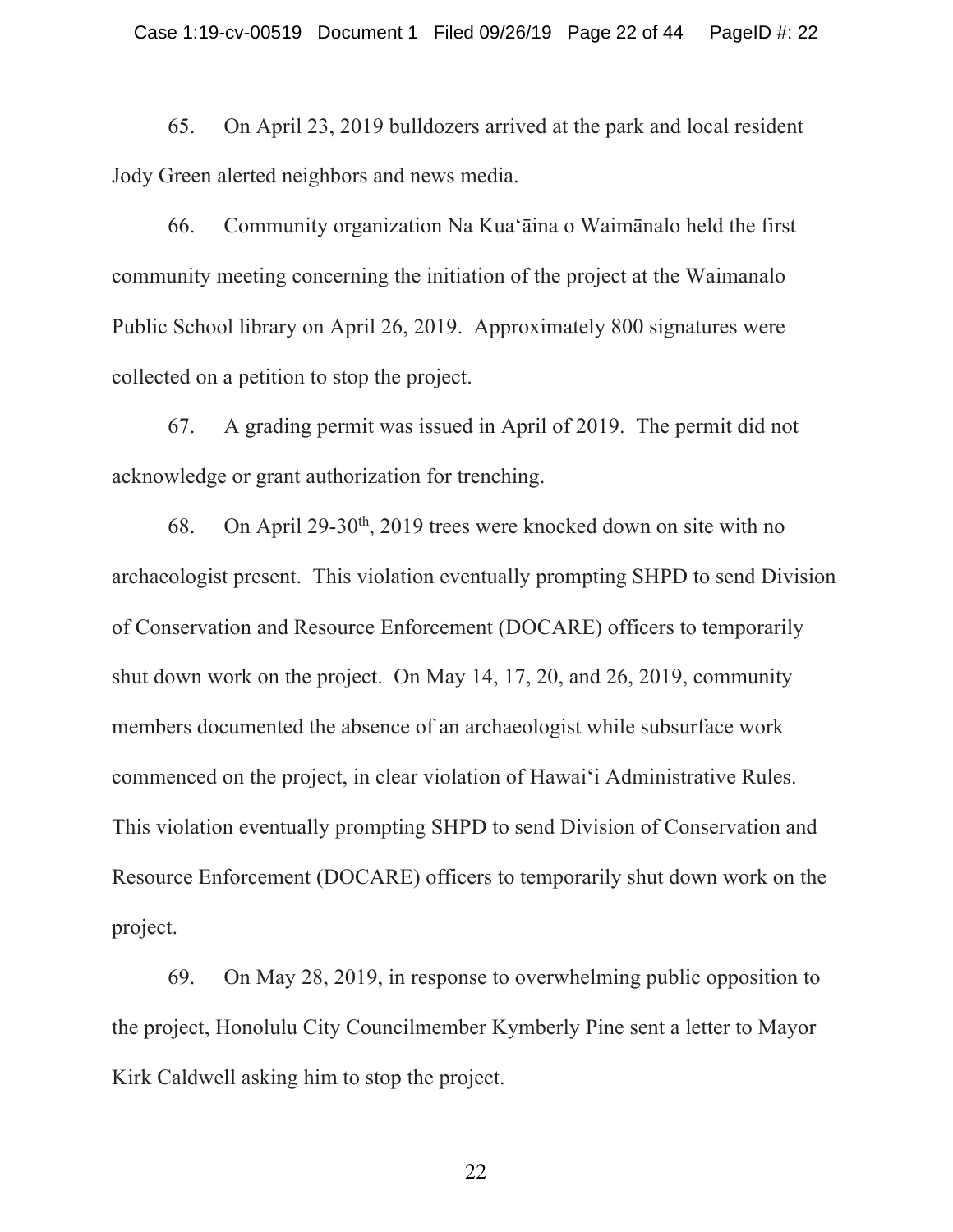70. On May 29, 2019, the Honolulu City Council held special meeting of the City Department of Parks and Recreation. The meeting attracted a standingroom only crowd. In her summary at the end of the meeting, Councilwoman Heidi Tsuneyoshi stated "obviously, this community just didn't know (about the scope of the project) or they would have spoken up at the time".

71. On May 29, 2019, in response to overwhelming public opposition to the project, Honolulu City Councilmember Heidi Tsuneyoshi sent a letter to Mayor Kirk Caldwell, asking him to stop the project.

72. On June 10, 2019 – The Waimānalo Neighborhood Board voted in favor of a resolution urging Mayor Kirk Caldwell, City Council Chair Ikaika Anderson, and The City Council of the City and County of Honolulu to "Stop Further Destruction Of Sherwoods Forest (a.k.a. The Waimānalo Bay Beach Park) Phase I Construction Project Immediately And Any Future Construction Until The Waimānalo Community Determines Its Needs And Priorities".

73. On June 17, 2019, in response to overwhelming public opposition to the project, Honolulu City Councilmember Tommy Waters sent a letter to Mayor Kirk Caldwell, asking him to stop the project.

74. On June 20, 2019 Defendant City began trenching on site without a permit.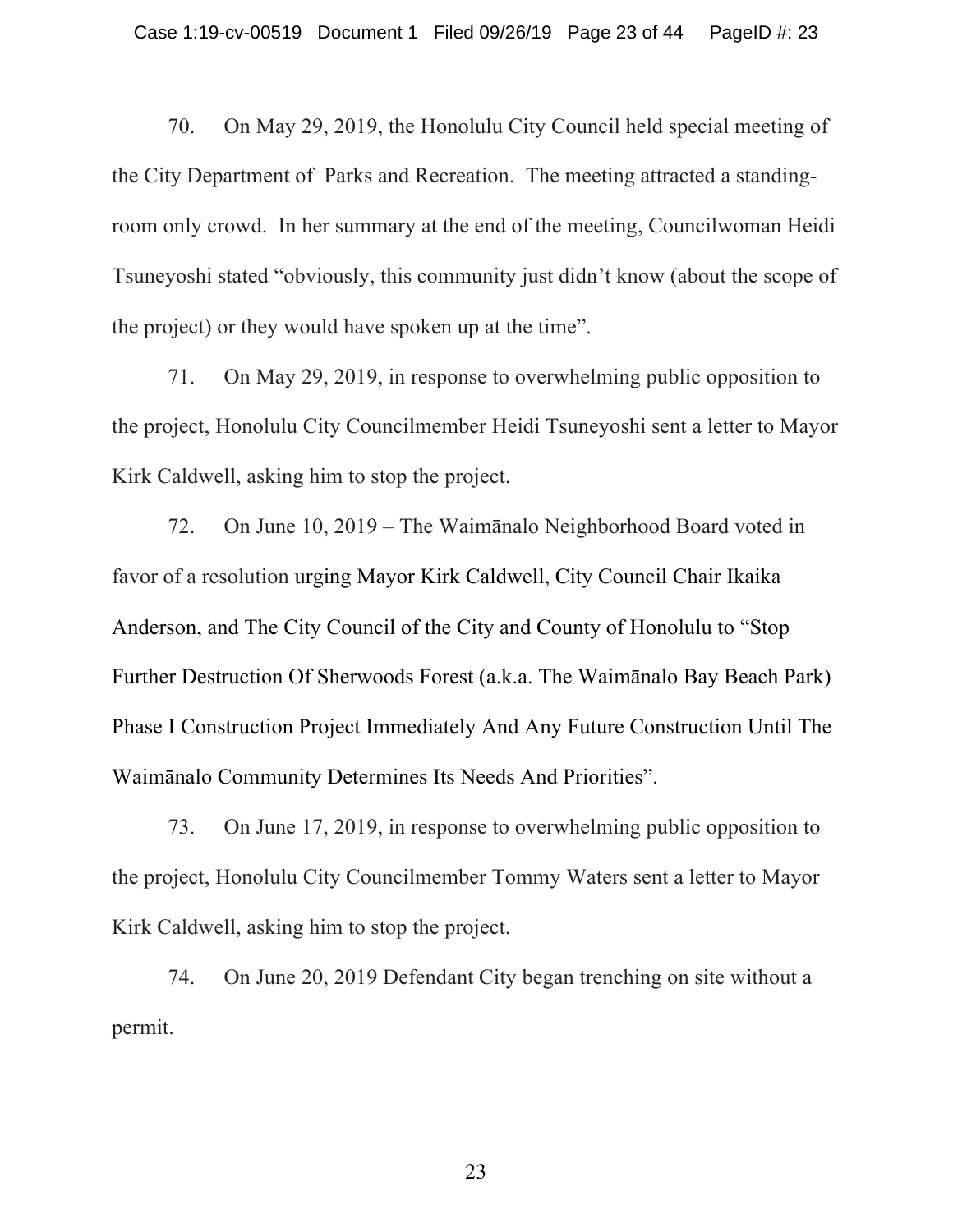## **COUNT I – Against Department of the Interior and Secretary of the Interior (Conversion in Violation of 54 U.S.C.A. § 200305)**

75. Plaintiffs re-allege all prior paragraphs.

76. The Land and Water Conservation Fund (LWCF) provides funding for federal and state projects to acquire and develop parks for public outdoor recreation. The National Park Service (NPS) is responsible for overseeing the state grants program. LWCF grants may serve a broad range of purposes, but all projects are governed by individual agreements between the state and NPS that establish the purpose and scope of each specific project. These agreements restrict the use of LWCF-funded parks.<sup>7</sup>

77. LWCF grants constitute legally enforceable contracts. An LWCF grant provides the project sponsor with funding for its desired project and enables the United States to protect a natural resource in perpetuity. When the state accepts LWCF funds, the state is bound to protect the specific recreational resource supported by the grant, even if it passes the grant on to a local sponsor.

 $7$  The legal authorization of the LWCF expired on September 30, 2018 and was permanently reauthorized on March 12, 2019. The new citation for the Land and Water Conservation Fund (54 U.S.C.A. § 200305) is noted here, though some regulations and program manuals still cite the relevant portion pertaining to conversion as 16 U.S.C. 4601 Section  $6(f)(3)$ .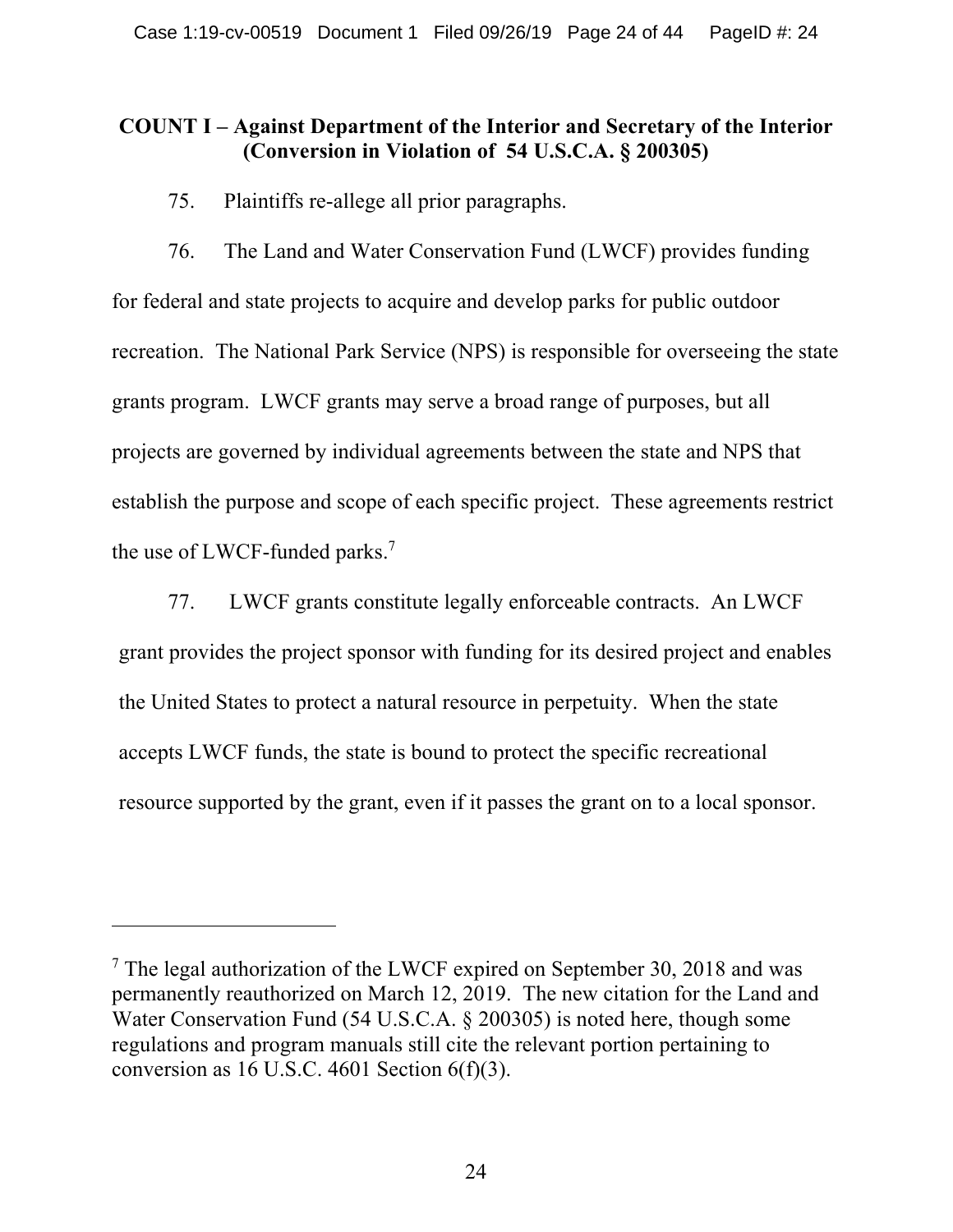78. In June 1971, the State of Hawai'i entered into a project agreement with the U.S. Department of the Interior for assistance from the Land and Water Conservation Fund, which was to be used to develop "water-oriented recreation facilities in a beach park". The proposed development included, "site improvements, comfort stations, maintenance/storage administration buildings, group shelters, camp-ground, electrical system, water system, sprinkler system, sewage system, outdoor shower, parking, roadway, picnic tables, outdoor grills, fencing, landscaping, and signs."

79. The State applied for and eventually received \$239,200 dollars in LWCF funds as part of the proposed project. The United States, as represented by the Department of the Interior, and the state of Hawai'i mutually agreed to perform this agreement under the Land and Water Conservation Fund Act of 1965, and "with the terms, promises, conditions, plans, specifications, estimates, procedures, project proposals, maps and assurances attached". The State of Hawai'i promised, in consideration of the promises made by the United States, to execute the project in accordance with the terms of the agreement.

80. In a subsequent Environmental Impact Statement (**"EIS"**) conducted for the State of Hawai'i Department of Land and Natural Resources (**"DLNR"**) in April 1977 for the Master Plan project utilizing LWCF grant money, the State of Hawai'i explained the following: "organized recreational activities including court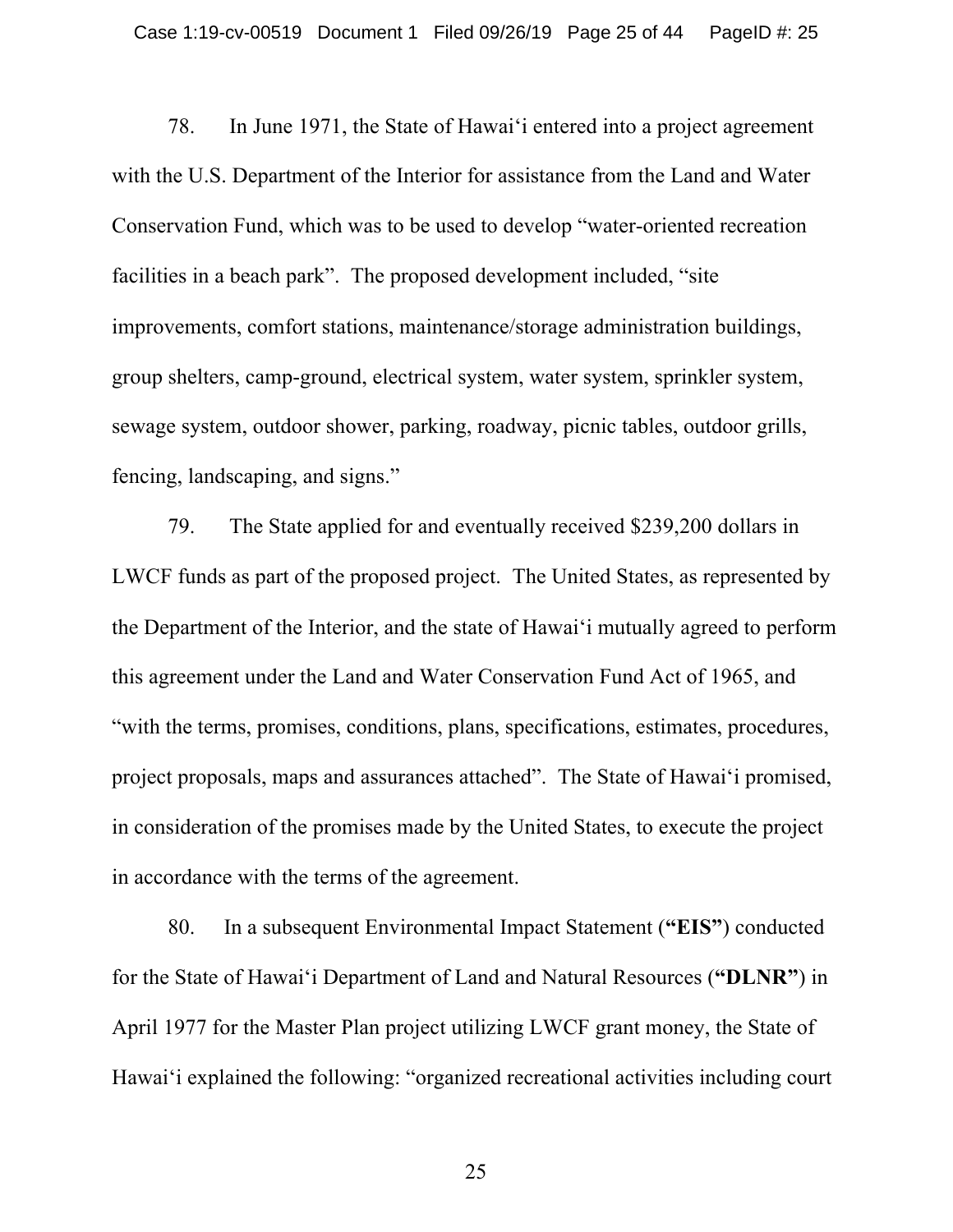games; baseball, softball, etc. are generally a function of local playgrounds and a responsibility of the County Parks and Recreation Dept. Open-level areas can be available for such activities at the project site, but *only on an informal basis.* Organized rec activities tend to attract participants and spectators who come to an area primarily for this purpose, consequently, this recreation activity will reduce the number of opportunities for beach and water recreation activities. *Since the primary recreation resource is the beach, recreation interests which compete rather than supplement this rec resource are undesirable.*" (emphasis added)

81. Following the approval of the EIS in June 1977, the State of Hawai'i amended the original project agreement with the Department of the Interior, deleting from the scope of the project 30 campsites, 12 acres of site improvements, 12 acres of landscaping, 1 maintenance/storage/administration building, 0.75 miles of road, an 80 space parking area, and 2 park signs and reducing in scope the number of group picnic sites from 4 to 2, and number of comfort stations from 3 to 2.

82. In 1978, the Park improvements were expanded utilizing federal grant money from the Land and Water Conservation Fund. The State's improvements included many of the water and beach-oriented recreation features explained in the project agreement and the EIS that are still present in the park today, including: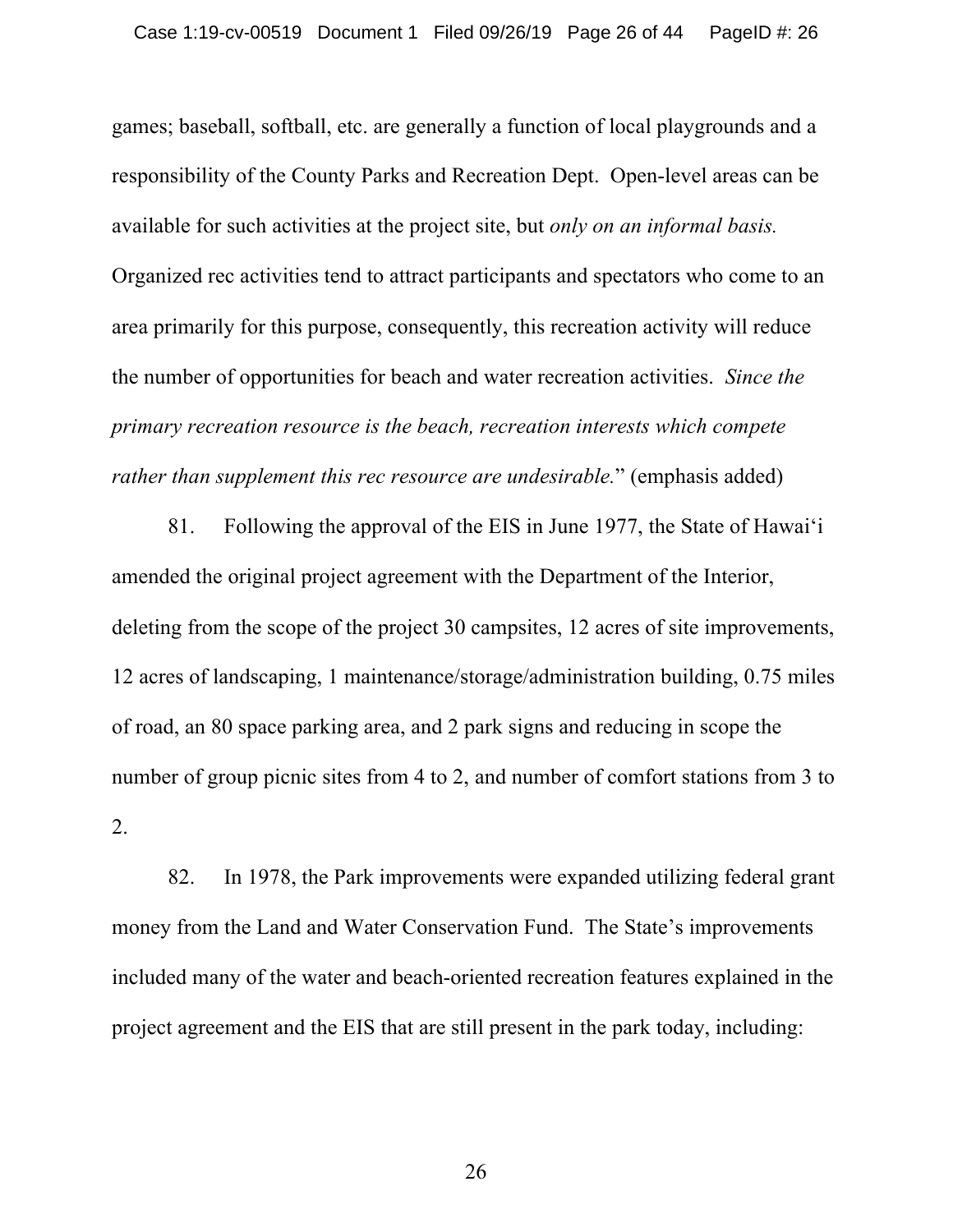picnicking and camping facilities, comfort stations, showers, perimeter fencing, and landscaping.

83. In 1986, the State of Hawai'i applied for and received an additional LWCF grant in the amount of \$75,184.60 as part of a "long-range program to bring Waimānalo Bay State Park into a maximum utility in accordance with a general plan."

84. Pursuant to 54 U.S.C.A. § 200305 (f)(3) "Conversion to other than public outdoor recreation use":

No property acquired or developed with assistance under this section shall, without the approval of the Secretary, be converted to other than public outdoor recreation use. The Secretary shall approve a conversion only if the Secretary finds it to be in accordance with the then-existing comprehensive statewide outdoor recreation plan and only on such conditions as the Secretary considers necessary to ensure the substitution of other recreation properties of at least equal fair market value and of reasonably equivalent usefulness and location. Wetland areas and interests therein as identified in the wetlands provisions of the comprehensive plan and proposed to be acquired as suitable replacement property within the same State that is otherwise acceptable to the Secretary, acting through the Director, shall be deemed to be of reasonably equivalent usefulness with the property proposed for conversion.

85. Because the LWCF supports protecting a broad range of recreational resources, courts must look to the content of the specific grant agreement governing an illegally converted park.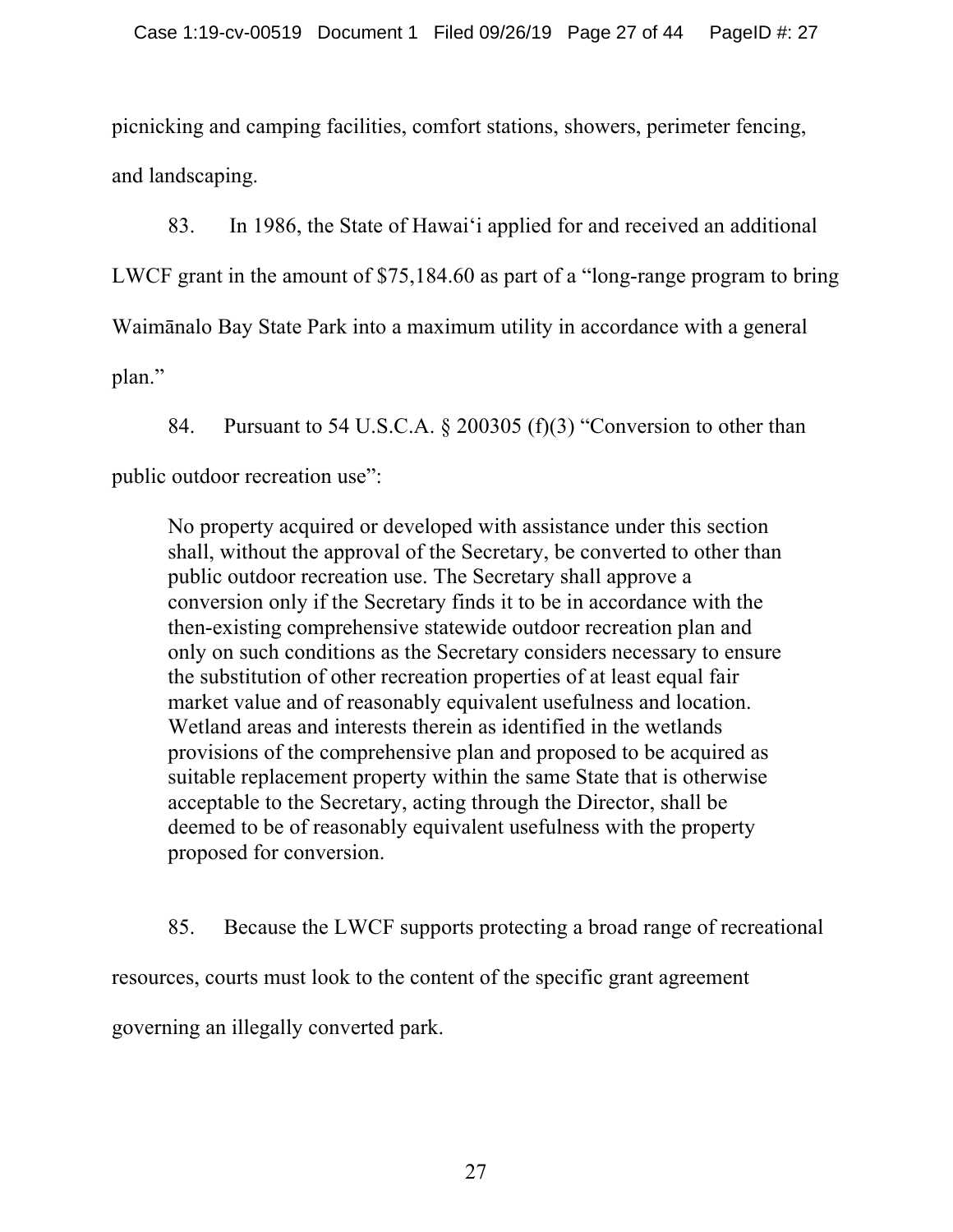86. According to 36 C.F.R. § 59.3 "Land and Water Conservation Fund

Program of Assistance to States; Post-Completion Compliance Responsibilities":

Section 6(f)(3) of the L&WCF Act is the cornerstone of Federal compliance efforts to ensure that the Federal investments in L&WCF assistance are being maintained in public outdoor recreation use. This section of the Act assures that once an area has been funded with L&WCF assistance, it is continually maintained in public recreation use unless NPS approves substitution property of reasonably equivalent usefulness and location and of at least equal fair market value.

…

To assure that facility changes do not significantly contravene the original project agreement, NPS shall be notified by the State of all proposed changes in advance of their occurrence. A primary NPS consideration in the review of requests for changes in use will be the consistency of the proposal with the Statewide Comprehensive Outdoor Recreation Plan and/or equivalent recreation plans. Changes to other than public outdoor recreation use require NPS approval and the substitution of replacement land in accordance with section  $6(f)(3)$ of the L&WCF Act and paragraphs (a) through (c) of this section.

87. According to the National Park Service Land and Water Conservation

Fund State Assistance Program Manual Volume 69, Chapter 8 (Effective October

2, 2008):

When it is discovered that a Section  $6(f)(3)$  (now known as a Section (f)(3)) area has been converted without NPS approval, a conversion proposal must be submitted and reviewed by NPS for retroactive action. The NPS shall notify the State it is in violation of the grant contract, program regulations, and law, and an immediate resolution of the unapproved conversion must be expedited. If it is discovered that an unauthorized conversion is in progress, the State must notify the project sponsor to cease immediately until the conversion process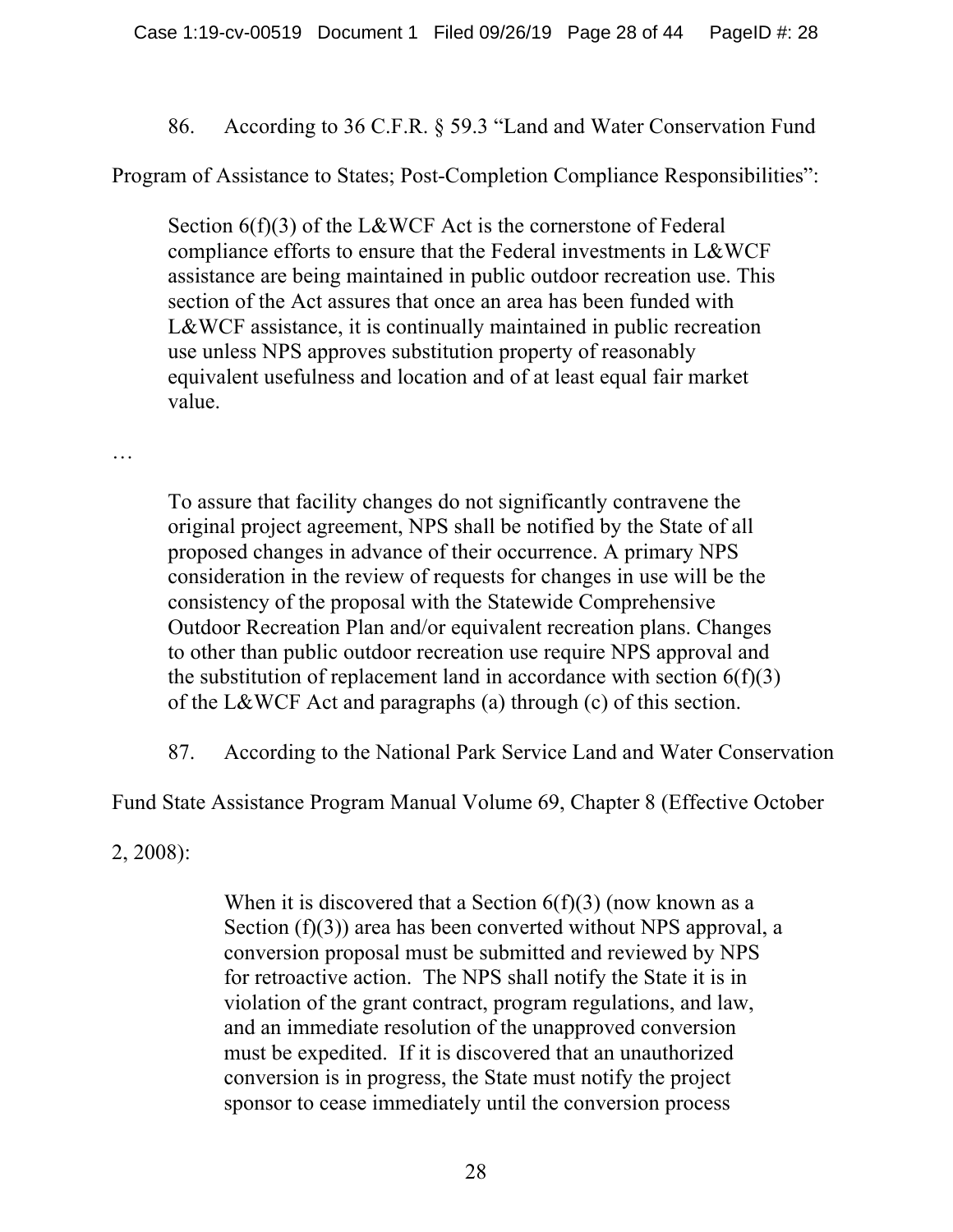pursuant to 36 CFR 59.3 has been satisfactorily completed. Resolution of the conversion will require State and NPS review of the conversion proposal, including the provision of suitable replacement property.8

88. The sports complex included in Phase 1 of the Waimānalo Bay Beach Park Master Plan represents a significant contravention of the project agreement, the 1972 Waimanalo Beach Park general plan, and the 1977 Environmental Impact Statement prepared along with the general plan in reliance on the LWCF grant funds.

89. Sports fields and concrete playgrounds are not "water-oriented recreation". As the 1977 EIS noted in advance of the 1978 utilization of LWCF funding, sport fields will attract participants and spectators who come to an area primarily for sports recreation and reduce the number of opportunities for beach and water recreation activities.

90. Further, the proposed 470 paved parking stalls to be developed as part of the Master Plan also constitutes a conversion in contravention of the original project agreement. According to LWCF Program Manual, if a grantee proposes to convert only a portion of an LWCF-funded park, NPS requires an evaluation of the conversion's impact on the park as a whole.

<sup>8</sup> https://www.nps.gov/ncrc/programs/lwcf/manual/lwcf.pdf (last visited on 9/21/19)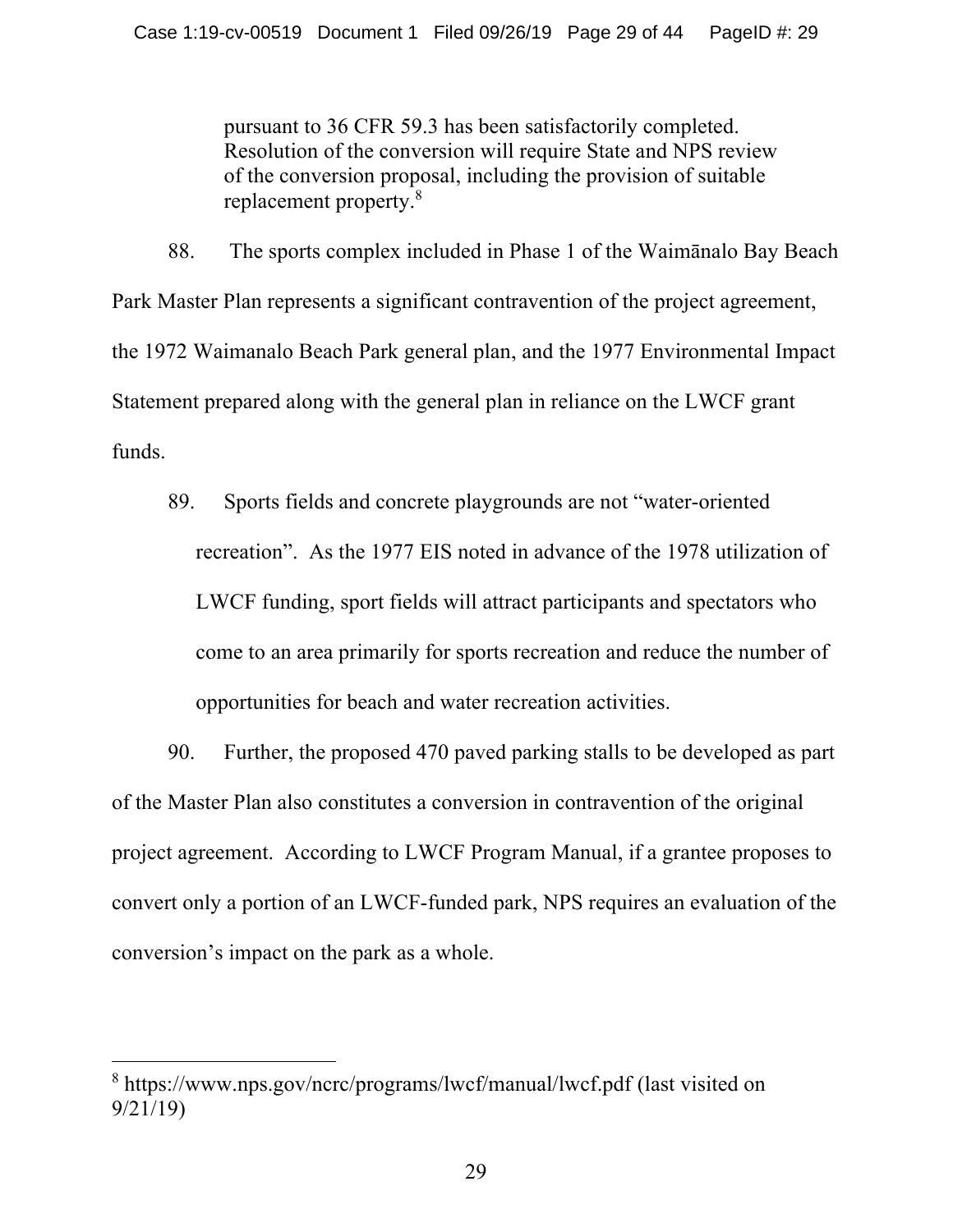91. Pursuant to 54 U.S.C.A. § 200305, 36 C.F.R. § 59.3 and the requirements of the LWCF State Assistance Program Manual, the City and County of Honolulu has an obligation to notify NPS of the contravention of the original project agreement and seek authorization to ensure that the facilities change does not constitute a conversion. The City and County of Honolulu also has an obligation to notify NPS of the proposed park conversion, submit a substitution of other recreation properties of at least equal fair market value and of reasonably equivalent usefulness and location, and seek approval from the Secretary of the Department of the Interior.

92. The LWCF grant agreement also requires a coercive remedy to effectively protect the unique public resources at WBBP underlying the agreement. Based on the purpose and language of the LWCF grant agreement between the State of Hawai'i and the United States, NPS is allowed to sue to enjoin unauthorized conversions and ensure restoration of parks converted without authorization or adequate substitution.

#### **COUNT II – Against City and County of Honolulu (Permitting in Violation of National Historic Preservation Act, Hawai'i Environmental Policy Act, and Hawai'i Administrative Rules)**

93. Plaintiffs re-allege all prior paragraphs.

94. As noted above, Section 106 process must be applied to the Section (f)(3) protected area to be converted as well as the acquisition and development of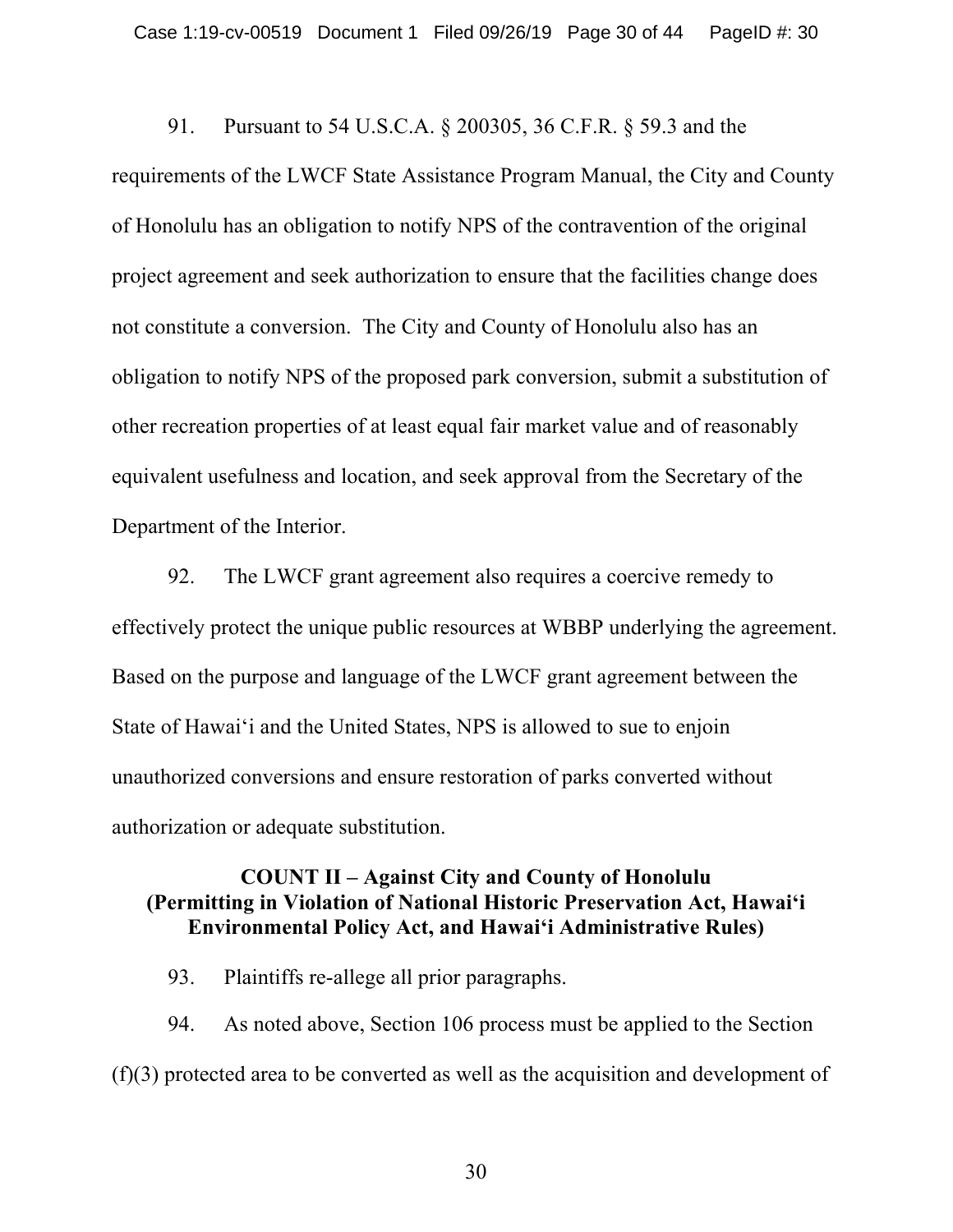the replacement parkland. Section 106 of the National Historic Preservation Act (NHPA) requires federal agencies to take into account the effects of their undertakings on historic properties and afford the Advisory Council on Historic Preservation (Council) a reasonable opportunity to comment on such undertakings.

95. Waimānalo Bay Beach Park is a historic property listed in the National Register of Historic Places. Under Section 106, LWCF proposals requiring NPS review and decision are undertakings. The Section 106 process seeks to accommodate historic preservation concerns with the needs of federal undertakings through consultation among the agency official and other parties with an interest in the effects of the undertaking on historic properties, commencing at the early stages of project planning. The goal of consultation is to identify historic properties potentially affected by the undertaking, assess its effects, and seek ways to avoid, minimize, or mitigate any adverse effects on historic properties.

96. States are responsible for making reasonable and good faith efforts to identify Indian tribes and Native Hawaiian Organizations (NHOs) that shall be consulted in the Section 106 process. Consultation should commence early in the planning process in order to identify and discuss relevant preservation issues and resolve concerns about the confidentiality of information on historic properties. States should seek assistance from the SHPO, THPOs, Native Hawaiian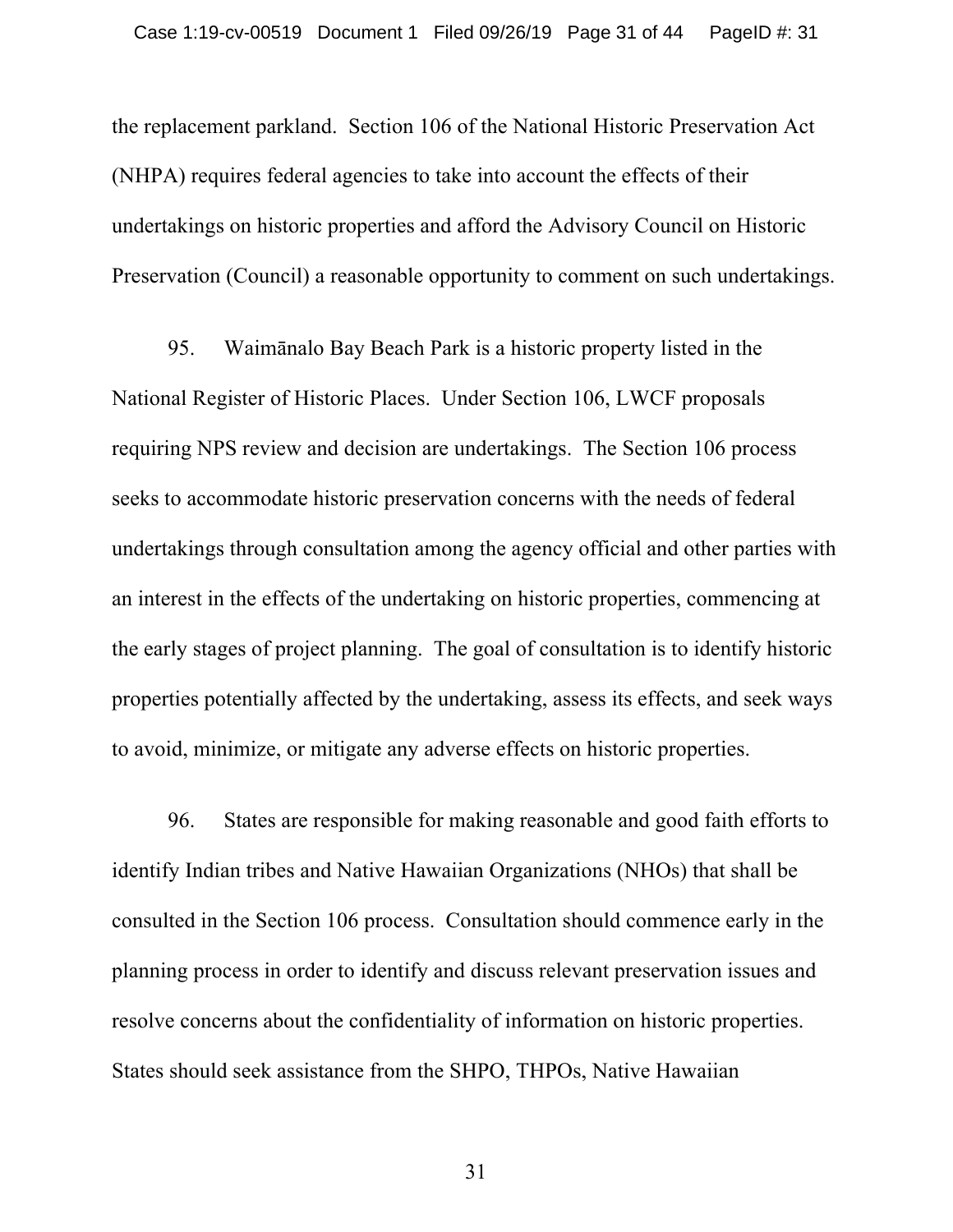organizations, tribes, other federal landholders, and any party it deems appropriate to determine if the proposal has the potential to affect Native Hawaiian resources. Under the LWCF, States are also instructed to seek further guidance from their NPS LWCF regional office in cases where the consultation process is complex, and assistance is needed to further define these responsibilities and roles.

97. Defendant City and County of Honolulu did not follow the required Section 106 process for proposed conversion of LWCF lands. In particular, there has been no reasonable or good faith consultation w/ NHOs as required by Section 106. There is no evidence that the City and County sought guidance from NPS regarding the consultation process.

98. Defendant City and County of Honolulu has also not submitted documentation of consultation with the community and the Office of Hawaiian Affairs to the State Historic Preservation Office as required by Hawai'i Administrative Rules. According to Haw. Code R. 13-275-6(c):

Prior to submission of significance evaluations for properties other than architectural properties, the agency shall consult with ethnic organizations or members of the ethnic group for whom some of the historic properties may have significance under criterion "e" to seek their views on the significance evaluations. For native Hawaiian properties which may have significance under criterion "e" the Office of Hawaiian Affairs also shall be consulted.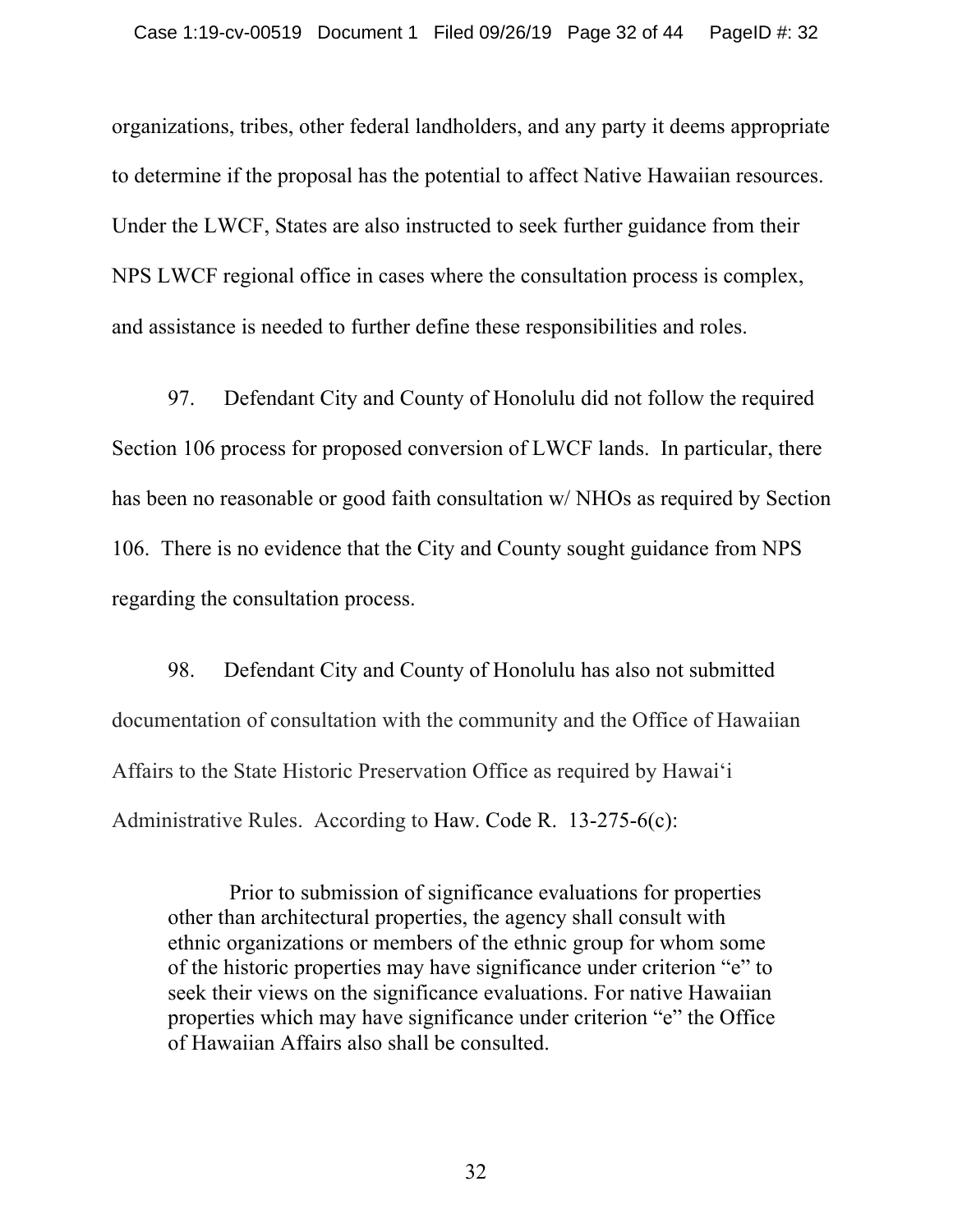Criterion "e" pertains to properties that:

Have an important value to the native Hawaiian people or to another ethnic group of the state due to associations with cultural practices once carried out, or still carried out, at the property or due to associations with traditional beliefs, events or oral accounts--these associations being important to the group's history and cultural identity.

Hawai'i Administrative Rules governing historic properties requires a description of the consultation process used, a list of the individuals and organizations contacted, and a summary of the views and concerns expressed when historic properties deemed significant are involved. Consultation with OHA is required. Additional requirements include a table of the significant historic properties identified, indicating which form of mitigation is proposed for each property with justification for the proposed mitigation. SHPD must receive and review documentation of the consultation process and the ways in which the City and County has taken into consideration the views and concerns held by consulting parties.

99. In the EA, the consultant, on behalf of Defendant City recommends an Archaeological Inventory Survey (**"AIS"**), yet to date no AIS has been provided to SHPD.

100. According to 36 C.F.R. § 60.15(b):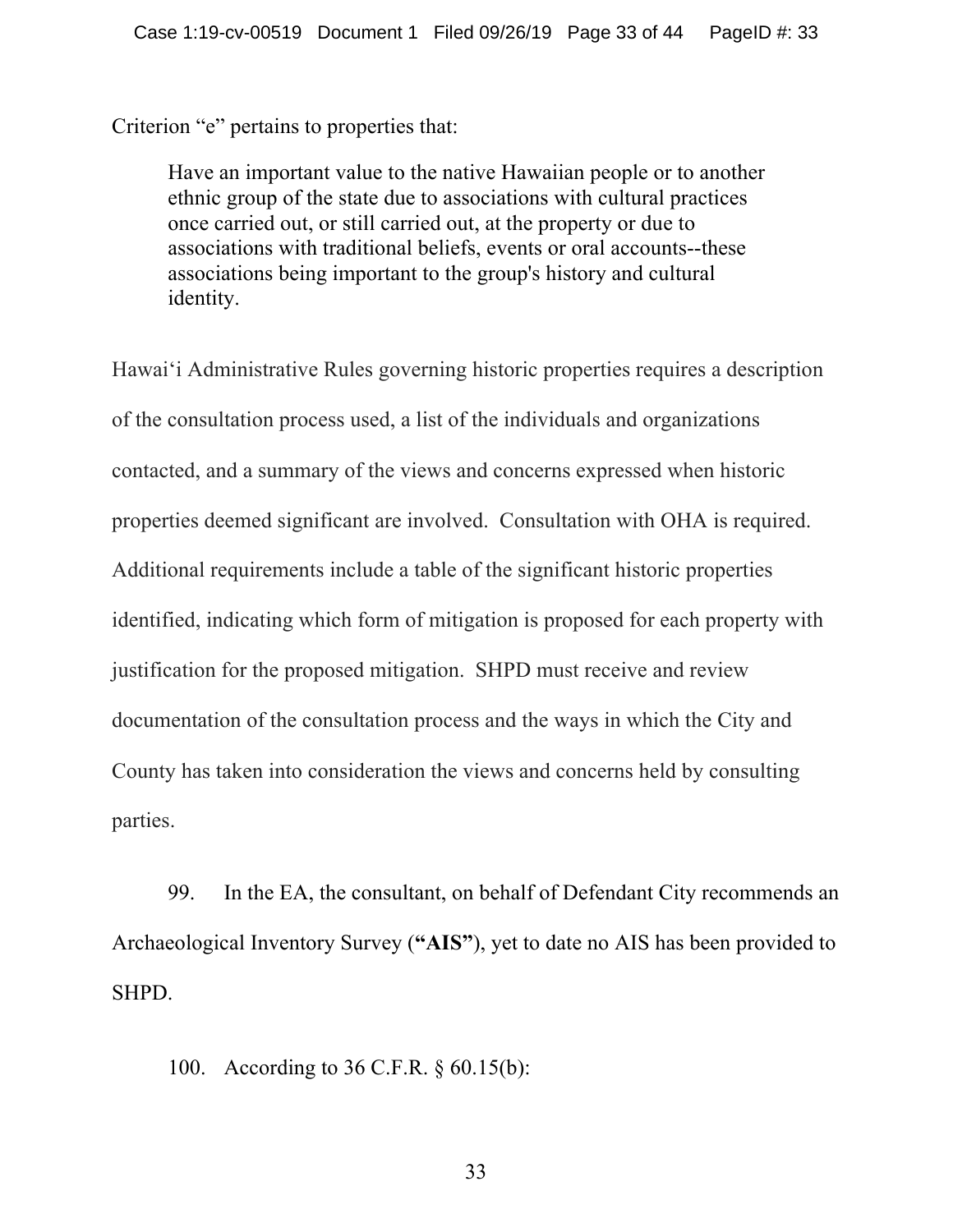Properties listed in the National Register prior to December 13, 1980, may only be removed from the National Register on the grounds established in paragraph (a) (1) of this section.

36 C.F.R. § 60.15 paragraph (a) (1) states:

Grounds for removing properties from the National Register are as follows:

(1) The property has ceased to meet the criteria for listing in the National Register because the qualities which caused it to be originally listed have been lost or destroyed, or such qualities were lost subsequent to nomination and prior to listing;

101. None of the qualities which caused the Bellows Field Archaeological Area to be placed on the National Register of Historic Places in 1972 have been lost or destroyed. To the contrary, the City's proposed development at Waimānalo Bay Beach Park poses the most immediate threat to the numerous archaeological sites and iwi kūpuna that are present at the site.

# **COUNT III – Against City & County of Honolulu Department of Planning (The FEA Violates HAR § 11-200.1-18 and HRS § 343.4)**

102. Plaintiffs re-allege all prior paragraphs.

103. The Finding of No Significant Impact (FONSI) for the Final

Environmental Assessment (FEA) is predicated on a fallacy. The Environmental Assessment prepared by consultant PBR Hawai'i for the City and County of Honolulu Department of Design and Planning and reviewed and submitted by the City and County of Honolulu Department of Design and Planning is inadequate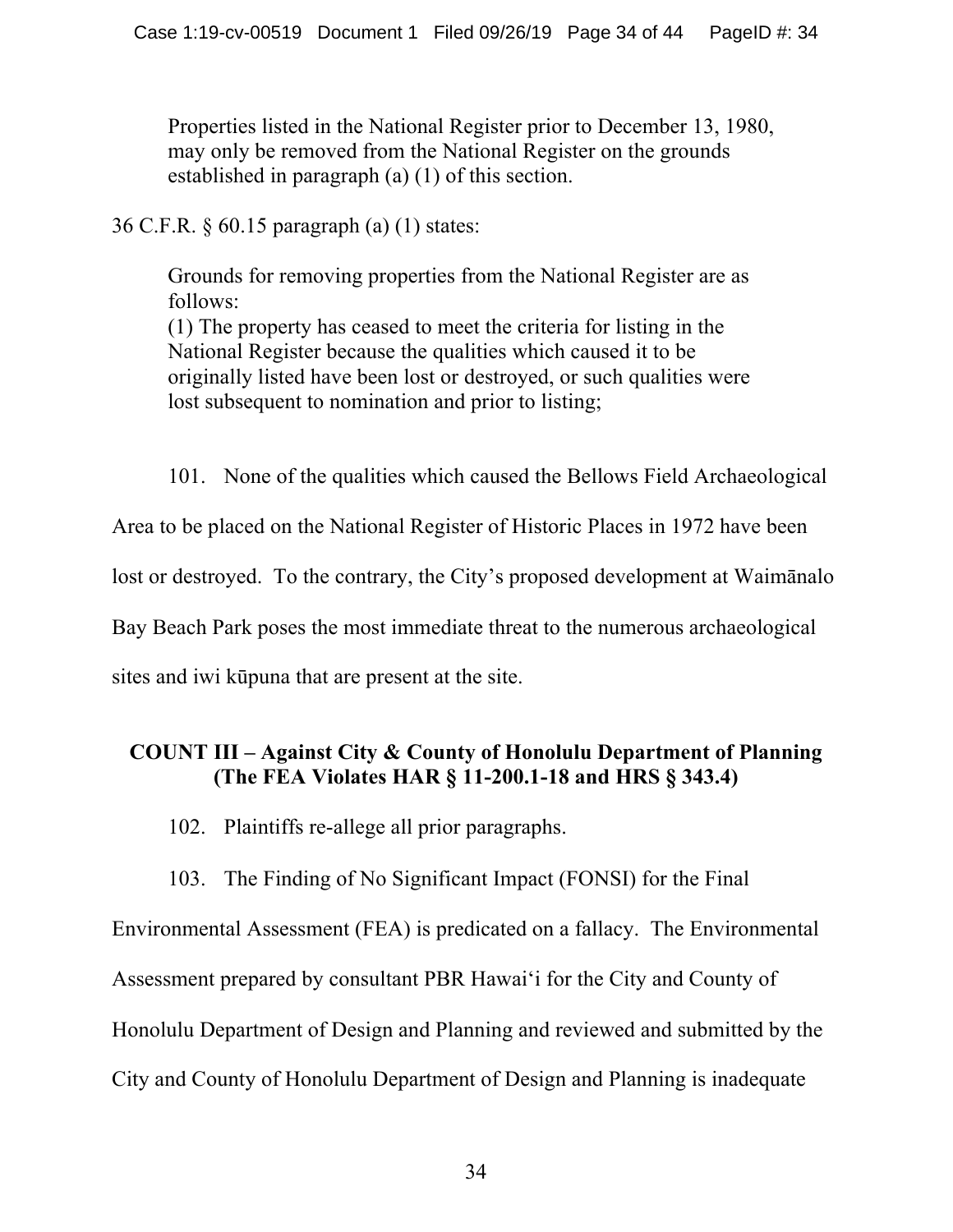and misleading from the very beginning. In the second sentence of the plan summary of the Master Plan, the consultant notes that the plan is "compliant with land use controls of the City, State and Federal government." Based on the abovementioned unauthorized conversion of the parcel in contravention of the original plan and intent for the area, the plan is clearly *not in compliance* with Federal land use controls.

104. The FEA also is also deficient in the following areas:

## **A. DPP did not conduct sufficient public consultation in violation of HAR § 11-200.1-18.**

Black's Law Dictionary defines "consultation" as "1. The act of asking the advice or opinion of someone. 2. A meeting in which parties consult or confer." In conducting an Environmental Assessment, the burden is on the entity drafting the assessment to ensure that all appropriate parties are consulted with. See the Hawaiʻi Administrative Rules ("HAR") § 11-200.1-18 "Preparation and contents of a draft environmental assessment", subsection (a) which states

A proposing agency shall conduct, or an approving agency shall require an applicant to conduct, early consultation seeking, at the earlies practicable time, the advice and input of the county agency responsible for implementing the county's general plan for each county in which the proposed action is to occur, and consult with other agencies having jurisdiction or expertise as well as those citizen groups and individuals that the proposing agency or approving agency reasonably believes may be affected. (emphasis added)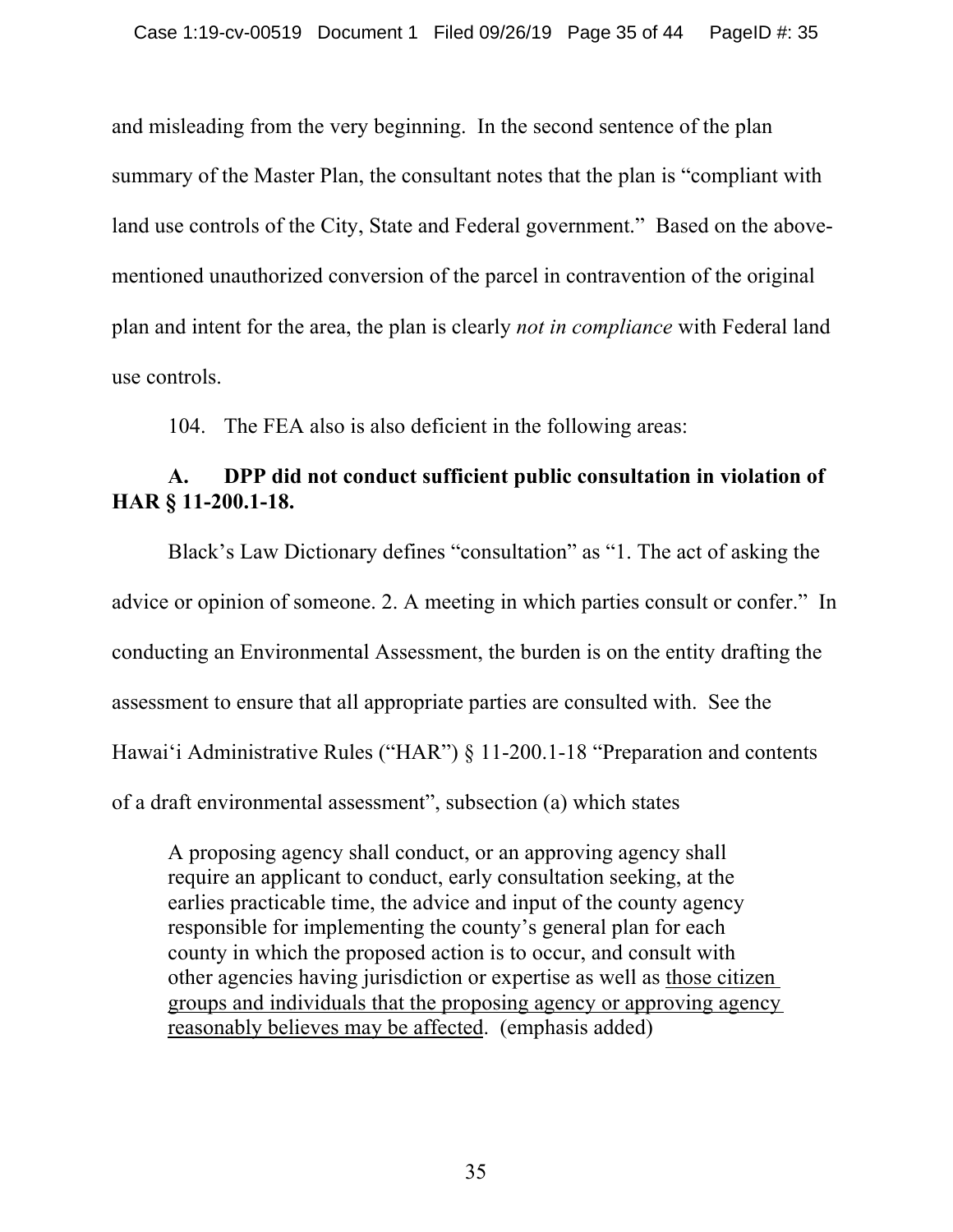The FEA cites the fact that three Community Action Group ("CAG") meetings were held. While the initial CAG consisted of invited members, additional people volunteered to participate in the group for the second and third meetings. A total of approximately 50 community members participated in the three CAG meetings. One open public meeting was held. That meeting had 21 attendees, mostly members of the CAG. The contractor also provided several informational briefings to the Waimanalo Neighborhood Board, whose meetings are held on a military base. That is the extent of the public "consultation" according to FEA, in a community with a population at the time of over 5,400, meaning that the contractor consulted with approximately 0.01 percent of Waimanalo's residents.

Beyond its failure to adequately engage the local community regarding the project, the contractor did not to respond to written comments as required by HAR § 11-200.1-18, subsection (d)(10), which requires "[w]ritten comments, if any, and responses to the comments received…". The contractor received a written comment in November 2010 stating that no athletic fields should be built without a cost benefit analysis that considered improvement of existing fields at Waimanalo Recreational Park. The FEA does not address this particular comment, nor did even consider this alternative (see B. below). PBR also made false statements in responding to comments. Responding to a written comment regarding the trees of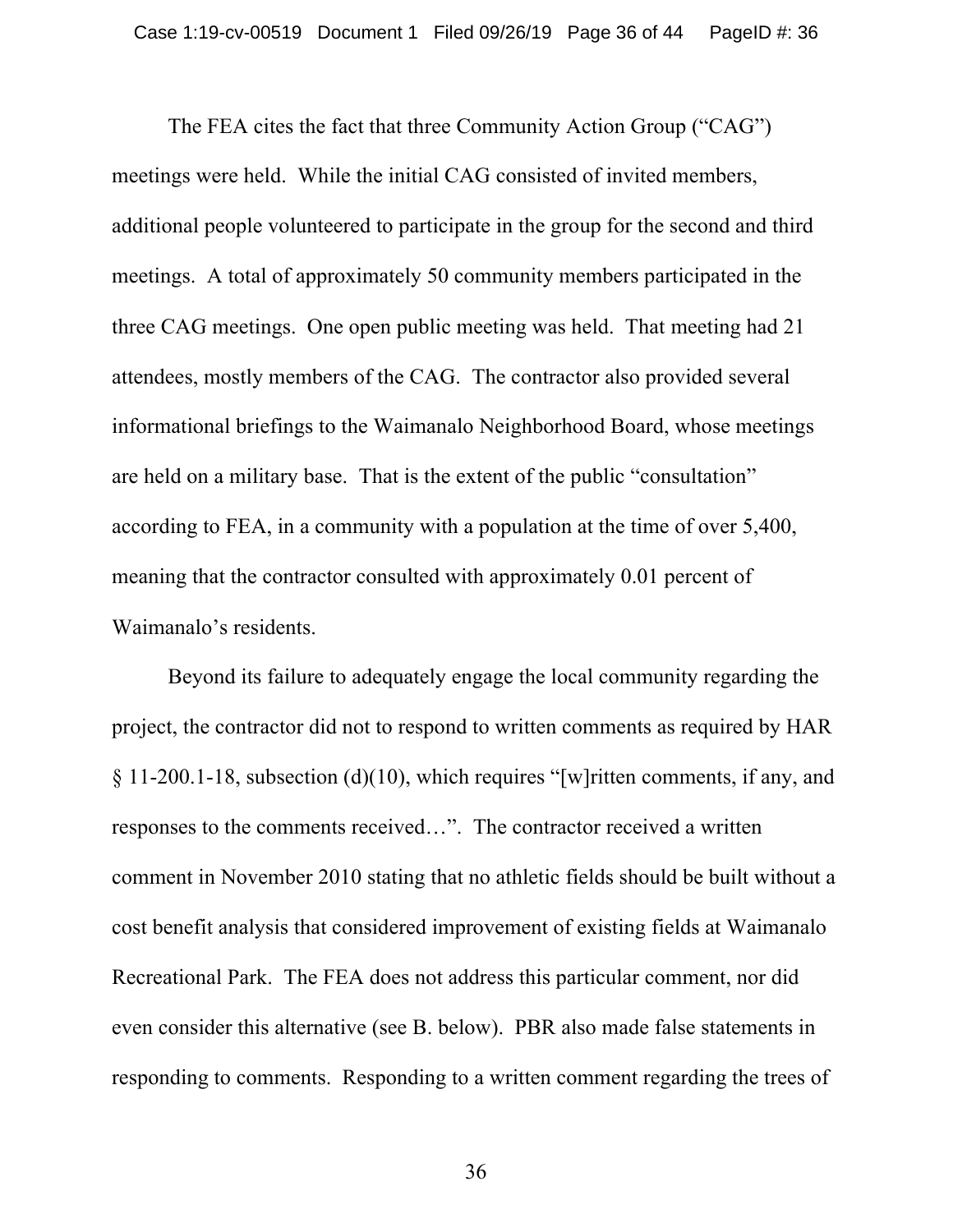Sherwood Forest, the Project Manager wrote that "[p]ark elements have been designed to preserve large stands of trees and no ironwoods are proposed for removal to accommodate proposed park elements." The project's first actions in April 2019 were to clear cut four acres of ironwoods for the baseball field.

Either the contractor severely underestimated the number of groups and individuals that would be affected by the project, or it just assumed that speaking to 100 people in a community of 5,400 was sufficient. In either case, the DPP, through its contractor PBR, failed to comply with the public consultation requirements of HAR § 11-200.1-18.

# **B. DPP did not consider reasonable alternatives in violation of HRS § 344-4.**

The DPP did not consider reasonable alternatives to the project, specifically the repair and upgrade of existing ball fields in the nearby area. In analyzing its proposed actions and alternatives, a state agency is required to consider *inter alia* the following guidelines pursuant to HRS Chapter 344 "State Environmental Policy", section 344-4 "Guidelines":

- Encourage management practices which conserve and protect watersheds and water sources, forest, and open space areas;
- Establish and maintain natural area preserves, wildlife preserves, forest reserves, marine preserves, and unique ecological preserves;
- Protect endangered species of indigenous plants and animals;
- Protect the shorelines of the State from encroachment of artificial improvements, structures, and activities;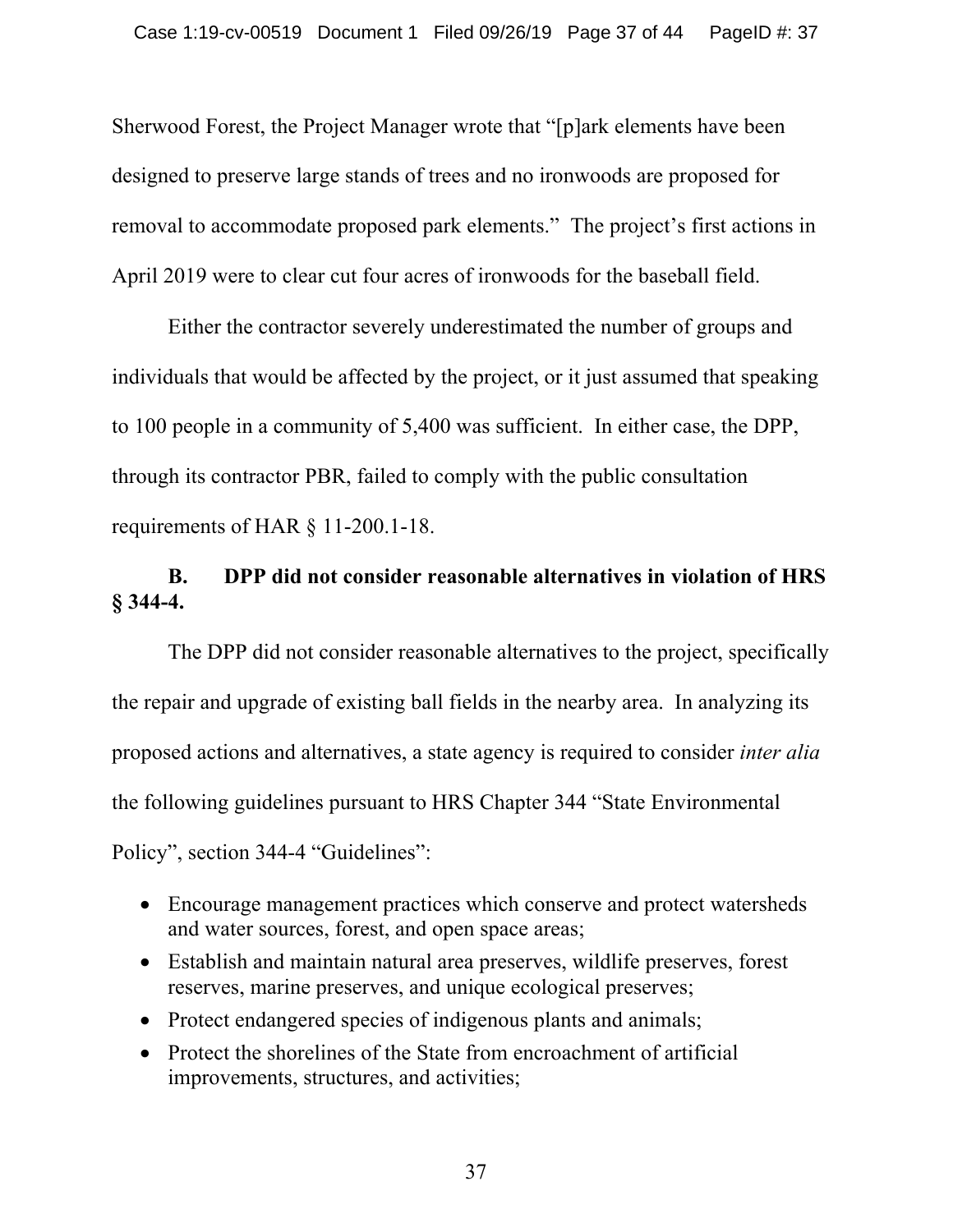- Promote open space in view of its natural beauty not only as a natural resource but as an ennobling, living environment for its people;
- Provide for expanding citizen participation in the decision-making process.

Courts have also weighed in on this issue, noting that "The inquiry into consideration of reasonable alternatives is "independent of the question of environmental impact statements, and operative even if the agency finds no significant environmental impact."" *Highway J Citizens Group v. Mineta*, 349 F.3d 938, 960 (7<sup>th</sup> Cir. 2003).

An environmental assessment that sufficiently considered the guidelines listed above in analyzing this proposed action would have considered the alternative of upgrading WBBP without building additional ball fields. This is a necessary alternative from the environmental, historical / cultural, and fiscal perspective, as there are already ball fields nearby and the proposed WBBP ball fields constitute a significant portion of the over \$32 million price tag.

The contractor cannot say it did not have notice of this issue: a frequent theme of the public comments received was why build more ball fields when there are already four ball fields within less-than two miles of Waimānalo Bay Beach Park? While there was a general consensus that the ballfield at Waimānalo District Park suffered from poor drainage and was in need of maintenance and repair, why was this alternative not even mentioned in the FEA? The money saved by not razing trees and building ball fields at WBBP could potentially be spent on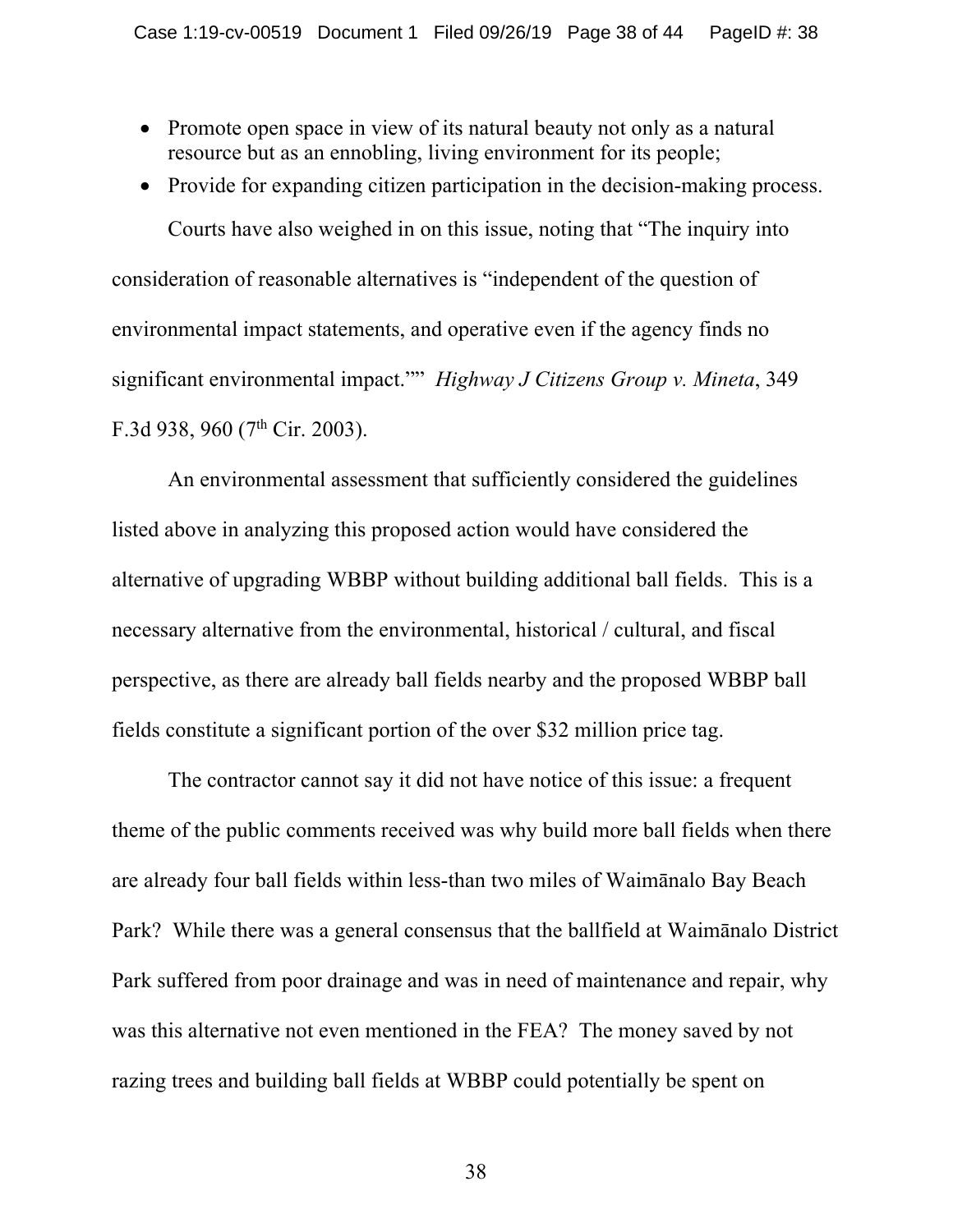upgrades to existing facilities. The FEA also uses the argument that the new ball fields at WBBP would relieve pressure on existing facilities, an argument that public comments contradicts in that the existing facilities were not heavily used due to their poor condition.

The FEA itself lists the WBBP project objectives as:

- Improve existing park services including repair of comfort stations and supporting infrastructure.
- Add park services including camping and picnicking.
- To minimize operational and maintenance costs, utilize Low Impact Development (LID) and green building techniques for new improvements.
- Maintain the security and rural character of the Park.

All of these objectives could be met without building ball fields, ball fields that are unnecessary due to similar facilities already existing nearby.

The DPP's failure to consider reasonable alternatives such as eliminating the ball fields from the project due to the existing ball field facilities nearby is in violation of HRS § 344-4, especially given the negative impact clear cutting trees has on the habitat of the endangered Hawaiian hoary bat, and represents a failure to take a "hard look" at the impacts of a project required by an environmental assessment.

# **C. DPP did not draft a supplemental EA despite "significant new circumstances" since the original EA was published in 2012.**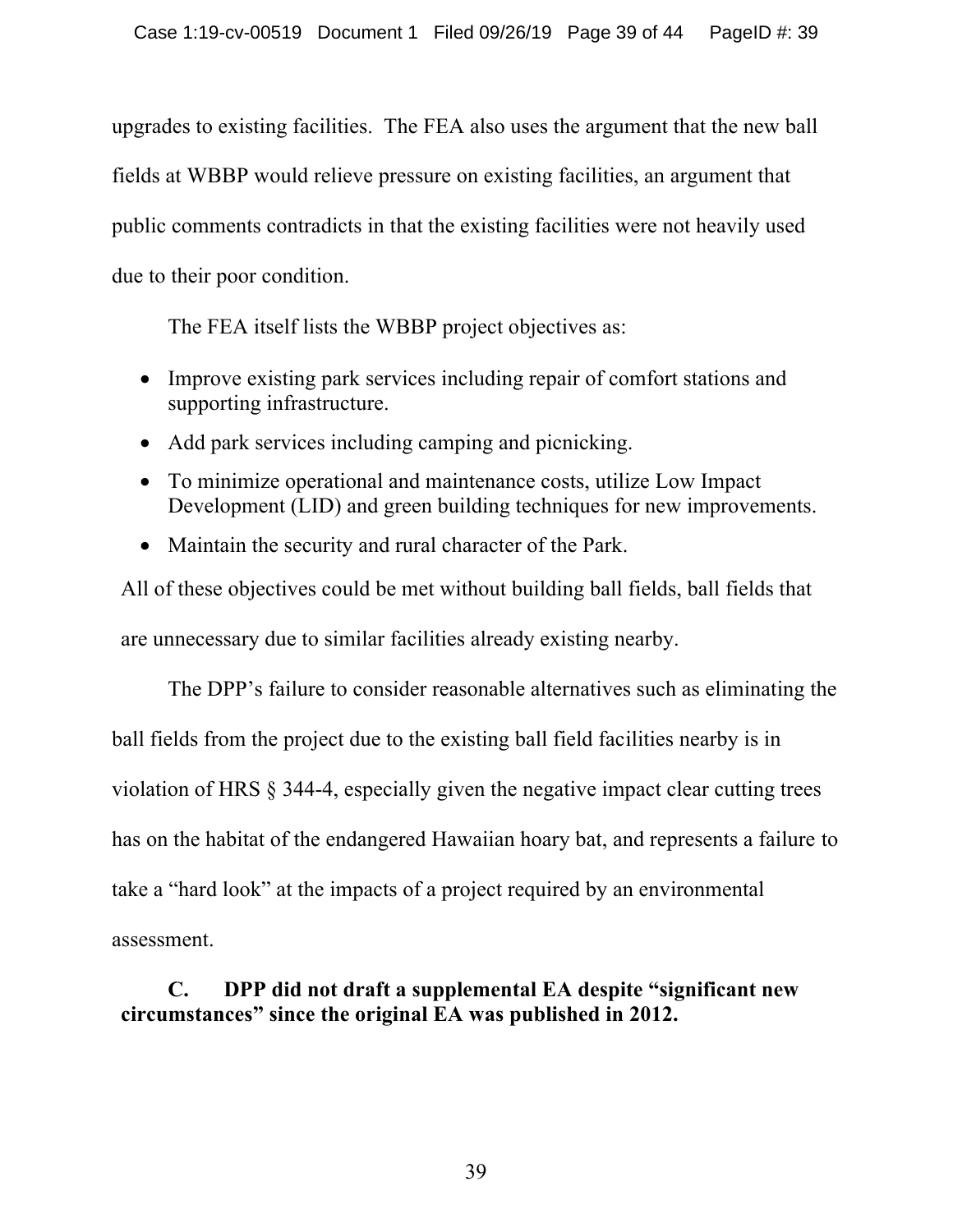While the HAR only addresses supplemental environmental review in terms of an EIS, the same criteria should apply to an Environmental Assessment. HAR 11-200.1-30 requires that a supplemental EIS be completed if a project has changed substantively in "size, scope, intensity, use, location, or time, among other things." NEPA requires a supplemental EIS when "There are significant new circumstances or information relevant to the environmental effects that have bearing on the proposed action or its impacts." Hawaiʻi courts have ruled that changes in traffic and the presence of threatened or endangered species required a supplemental EIS be completed. See *Unite Here! Local 5 v. City and County of Honolulu*, 123 Hawaiʻi 150, 178, 231 P.3d 423, 451 (Supreme Court of Hawaiʻi, 2010).

In the case of this proposed project at WBBP, there is significant new circumstances and information relevant to impacts of the project, including but not limited to:

• Over 32,000 people have signed a petition against the project and the Honolulu City Council and the Waimanalo Neighborhood Board have come out in opposition to the project. This indicates that DPP and its contractor utterly failed in its duty to consult and engage with the public and that many who once supported the project have now changed their mind. While public opinion is not the final arbiter of government projects, the fact that the FEA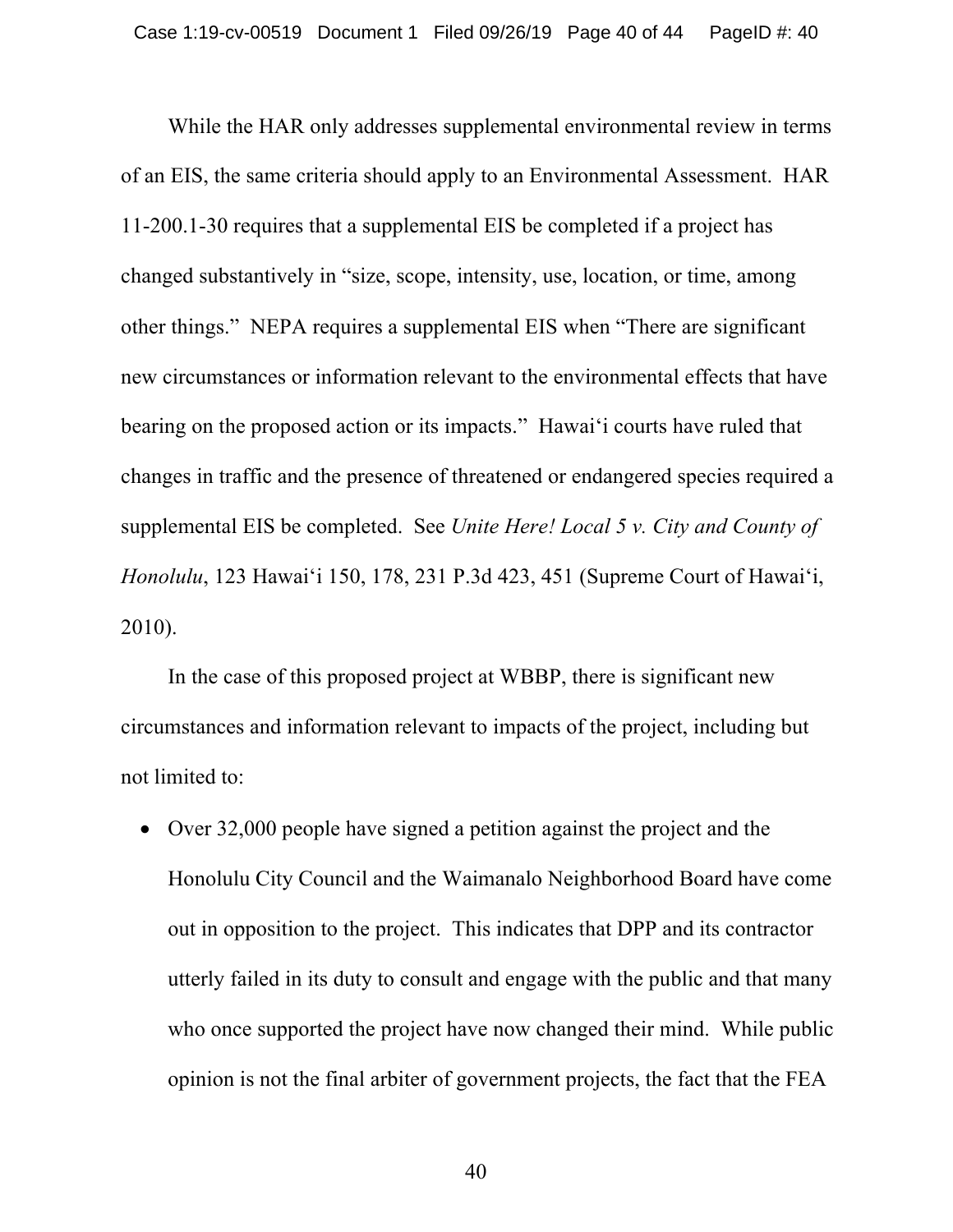only indicates that approximately 100 members of the public were 'consulted' and now over 32,000 people oppose the project should mean something to a project that is supposed to benefit those who actively oppose it.

- In 2010, Waimanalo's population was approximately 5,400 people. By some estimates, the population in 2017 was as high as almost 6,600 people, an increase of over twenty percent (20%). Until the impacts of this significant population growth on traffic, as well as other causes of a substantial increase in traffic (such as increased tourism as well as residents of other communities using Waimānalo as a "short cut" to circumvent and avoid Honolulu traffic associated with the H3 highway), park use, and the cost benefit of repairing existing facilities are analyzed, an accurate and upto-date environmental assessment for this project does not exist.
- In July 2018, the City & County of Honolulu began requiring county agencies to consider the impacts of global climate change on any proposed projects, using the State's 2017 *Sea Level Rise Vulnerability and Adaptation Report* as a guide. While this new analysis requirement is not mandated for this particular project, having some idea of what impacts the inevitable global climate change will have on WBBP and the surrounding area would certainly be useful in determining future impacts of this project, as well as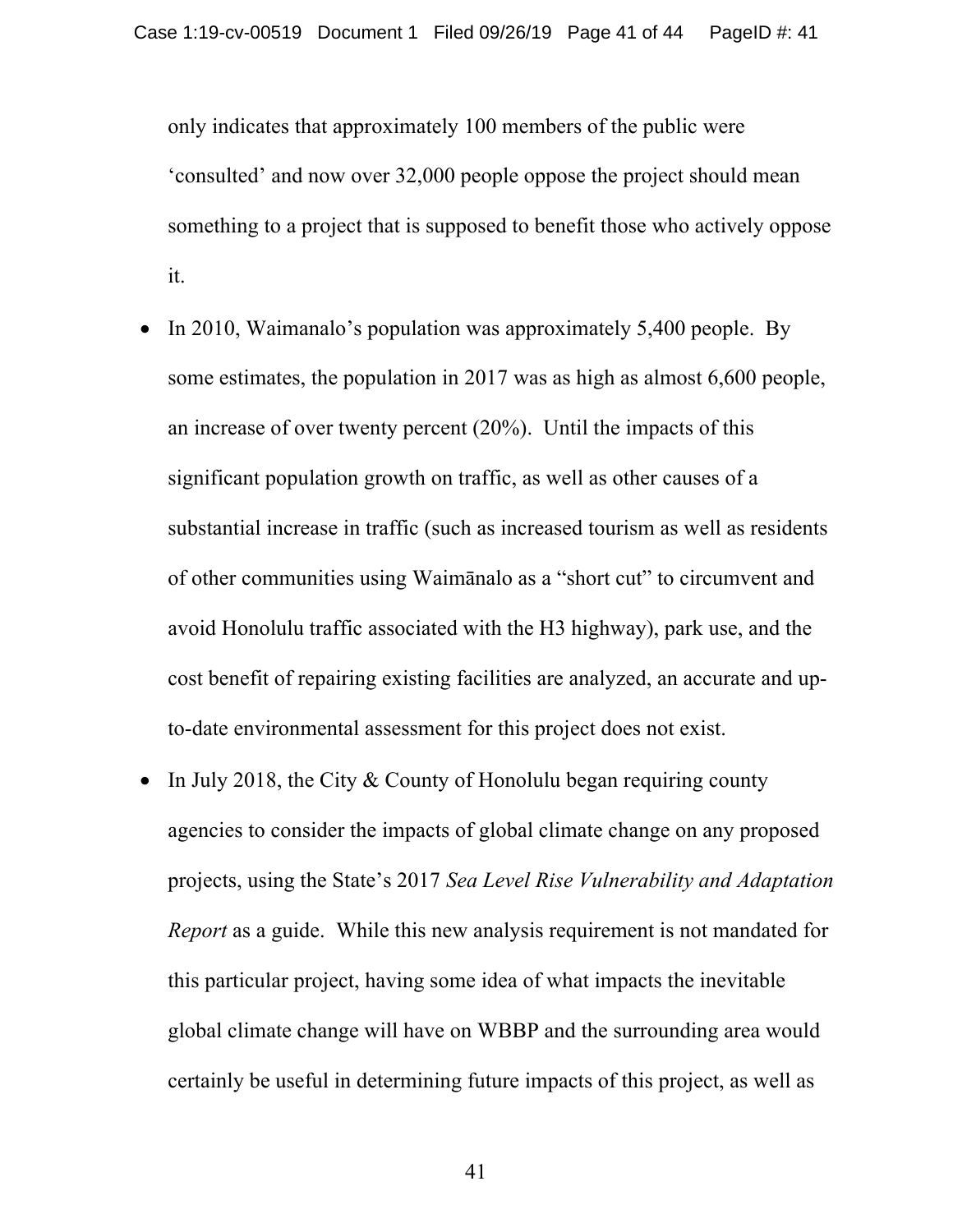conducting the necessary cost benefit analysis of repairing and upgrading other similar facilities nearby. The 2017 report indicates only minimal direct impacts on WBBP due to sea level rise and storm flooding, however it shows significant impact to Kalanianaʻole Highway both just north and just south of WBBP, which could result in major changes to people's ability to access and use the park. This information also further supports the more robust analysis of potential alternatives that HRS § 343.7 requires but that the FEA ignores.

Based on the above significant changes and information relevant to the project, a supplemental Environmental Assessment should be completed. The supplemental EA should also address the other shortcomings of the 2012 FEA addressed in this Complaint.

#### **PRAYER FOR RELIEF**

WHEREFORE, Plaintiffs pray for the following relief:

A. An order declaring that: (1) The development and conversion of WBBP into the proposed sports complex is contrary to the commitment made to the United States; (2) The City failed to exercise its Public Trust responsibilities to protect cultural and environmental public trust resources; and (3) The Secretary of the Interior failed to exercise his duties, including under 54 U.S.C.A. § 200305;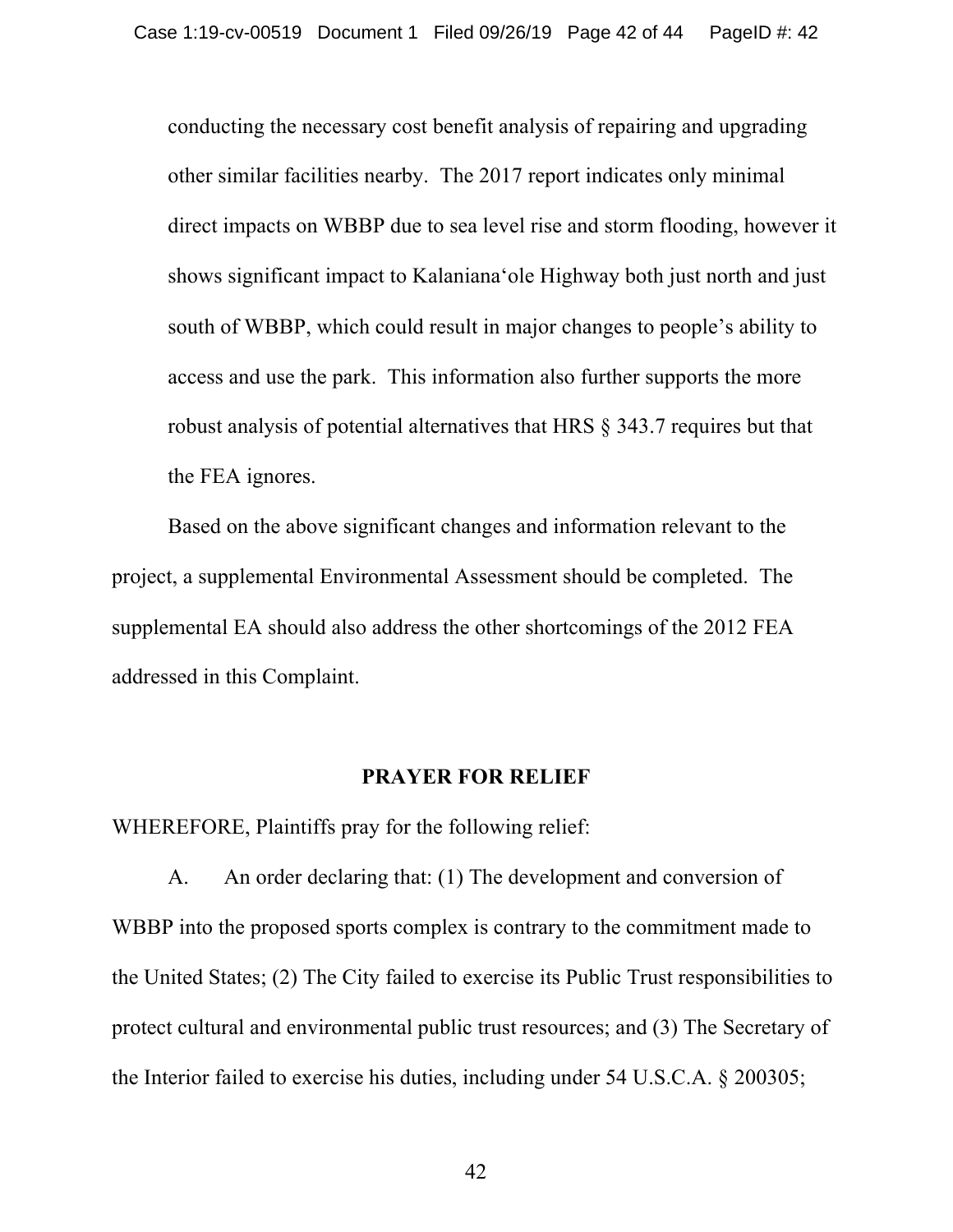B. An order ensuring that the Secretary of the Interior acknowledges its oversight obligation and undertakes the oversight required to prevent development and conversion that is inconsistent with the Project Agreement Number 15-00053 between the State of Hawai'i and the United States in order to ensure the proper recreational use of WBBP.

C. An order declaring that the City failed to exercise its responsibilities to protect historic and culturally significant places under the National Historic Preservation Act and State of Hawai'i historic preservation law.

D. An order declaring the City failed to exercise its responsibilities under HAR § 11-200.1-18 and HRS § 343.4.

E. Temporary, Preliminary, and Permanent Injunctive Relief against the City: (1) for unauthorized conversion of outdoor recreational space in violation of LWCF Grant Project Agreement , (2) voiding the SMA Major Permit and EA, (2) enjoining all current and future development in Waimānalo Bay Beach Park that is not consistent with the controlling restrictions for the nature-based beach park, (3) mitigating past and current impacts on the adversely affected public trust resources at Waimānalo Bay Beach Park, (4) requiring immediate compliance with all federal and state laws based on Counts I – III above;

F. For an order awarding damages as determined appropriate at trial and Plaintiffs' attorneys' fees and costs incurred;